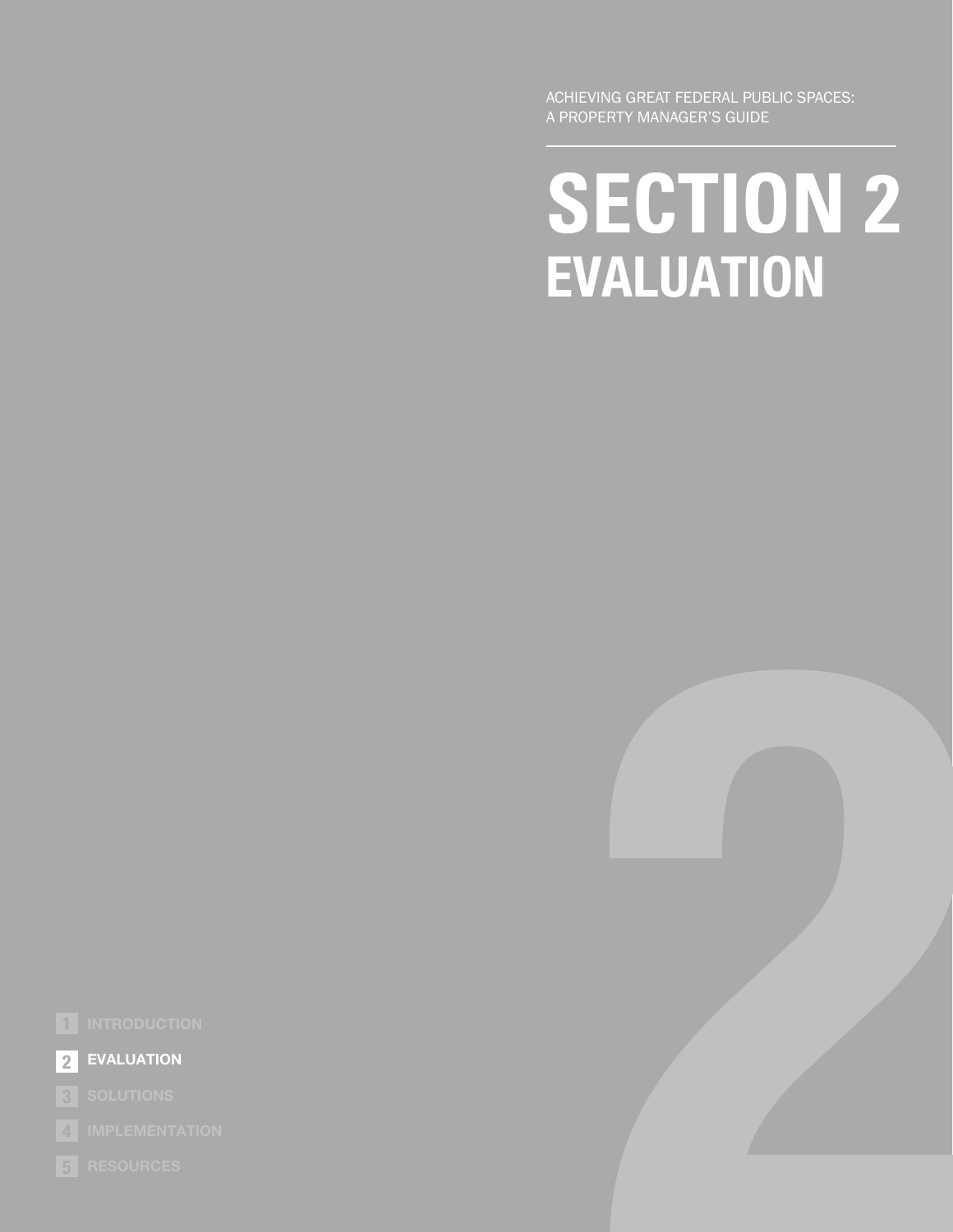and U.S. Courthouse, **Achieving and Separat Federal Public Spaces**: A Property Manager's Spaces: A Property Manager's Guide Spaces: A Property of the Spaces: A Property of the Spaces: A Property of the Spaces: A Property o **PLACE AUDIT CONTRACT AUDIT CONTRACT AUDIT CONTRACT AUDIT CONTRACT AUDIT CONTRACT AUDIT CONTRACT AUDIT CONTRACT AUDIT CONTRACT AUDIT CONTRACT AUDIT CONTRACT AUDIT CONTRACT AUDIT CONTRACT AUDIT CONTRACT AUDIT CONTRACT AUDIT** Conducting a Place Audit at the Phillip Burton Federal Building and U.S. Courthouse, San Francisco, CA.

**2**

開面

Häi

Ħ

B

扁

ini

ff.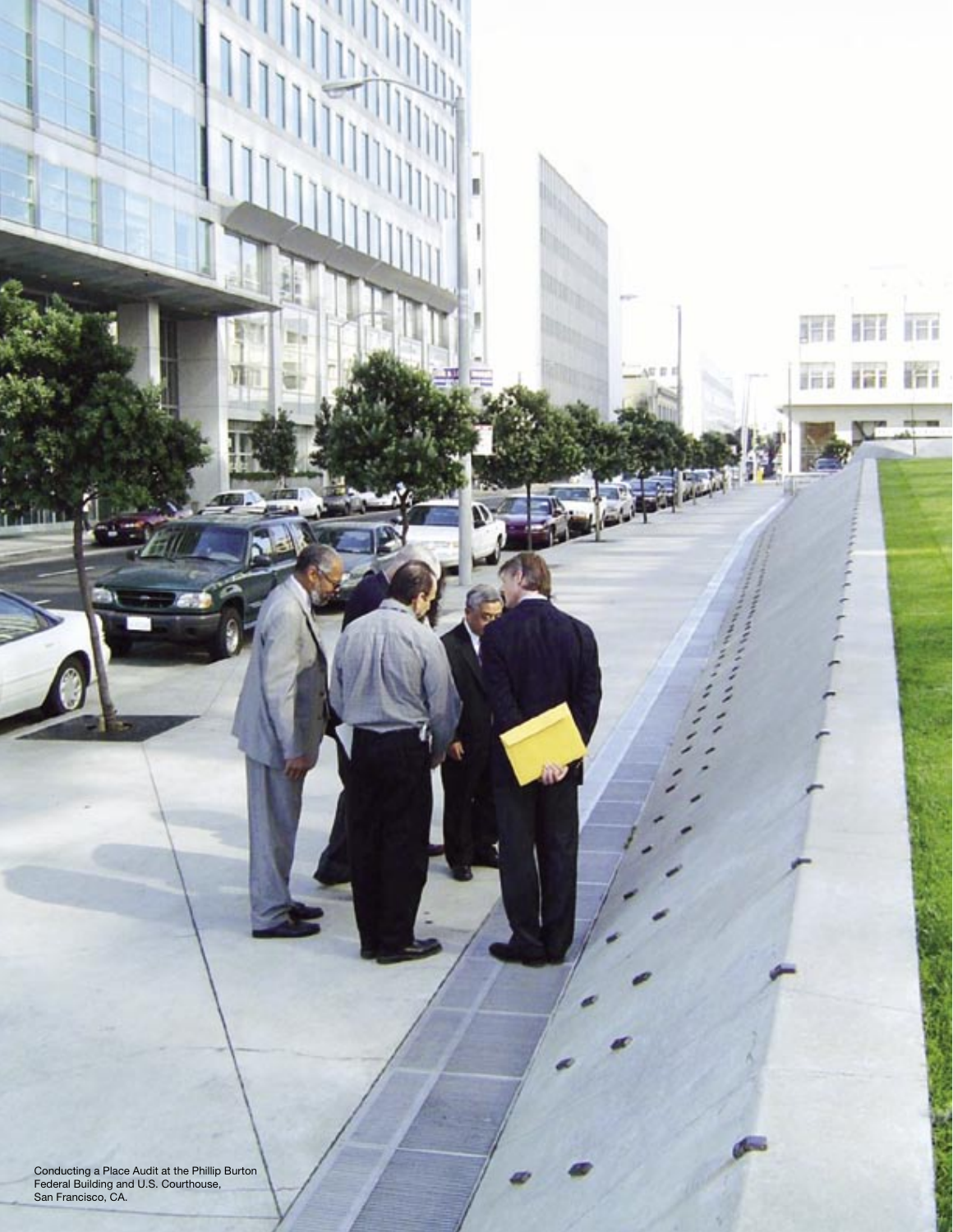### **Undertaking a Place Audit**

Yogi Berra once said, "You can see a lot<br>by observing." When it comes to public<br>spaces, truer words were never spoken by observing." When it comes to public spaces, truer words were never spoken. By spending time in an area, observing how people use it, and asking people what they like or don't like about it, anyone can come to understand first-hand how a place functions. This knowledge then becomes an important tool in determining how specific places can be improved.

Now that you're familiar with GSA's Public Space Goals and Action Points—and what prevents public spaces from succeeding—you are ready to evaluate the interior and exterior spaces of your property. The following exercise – the "Place Audit" – helps people understand how a place works from a user's point of view, and is at the heart of the process behind creating a great civic place. Based on the simple power of observation, the Place Audit makes the most of participants' unique knowledge, common sense, and intuition. It allows them to see the good and bad qualities of a place very quickly, and helps them identify both short- and long-term improvements.

The Audit in this book has been tailored specifically for GSA property managers to quickly get a sense of how their public spaces are performing. The exercise is not intended to evaluate the manager, but rather to determine how well the facility is meeting GSA's Public Space Goals and what improvements can be implemented to boost that performance. It begins with a short worksheet about the background of your facility, which can be completed before or after you conduct the actual evaluation.

The bulk of the Audit is composed of two parts, the exterior and interior checklists, each divided into categories corresponding to GSA's Public Space Action Points. The exterior public spaces to be evaluated include any plaza areas, stairways, and entry courts surrounding your facility. Sidewalks should be included even if they are under the jurisdiction of a city's Department of Transportation or Public Works. Interior public spaces include anywhere

the general public is allowed, no matter what the size. This includes lobbies, cafeterias, auditoriums, and jury selection rooms. It is not meant to include offices, courtrooms, or conference rooms. A building may have more than one exterior or interior public space; all should be considered.

The checklists should be completed on-site while observing the actual spaces being evaluated. Don't think too long about your answers and try not to get hung up on answering any single question – the on-site exercise is designed to harness your intuition and should take no longer than 30 minutes. After the checklists, there are two open-ended questions: one to help you highlight what is already working well, and an interview question

to pose to someone else using the place you are evaluating.

*By spending time in an area, observing how people use it, and asking people what they like or don't like about it, anyone can come to understand firsthand how a place functions.* 

You may conduct the Audit on your own. However,

we encourage you to take a small group of people with you and have them complete it as well. This group, your "stakeholders", may include tenant agency representatives and employees, GSA colleagues, Federal Protective Service, U.S. Marshal Service or other security personnel, a concessionaire from your building, building clients, or others you think would add needed insight.

After you fill out the Audit on-site, retire to a meeting room or comfortable place and tally the points as indicated. Then refer to the Scoring section following the Audit to grade the spaces' performance. Remember, the scores apply to the performance of the facility, not the property manager. The Scoring section will help you interpret the results of the Audit and direct you to the relevant solutions in Section 3, where you will find proven ideas for successful short-, medium- and long-term improvements for your facility's public spaces.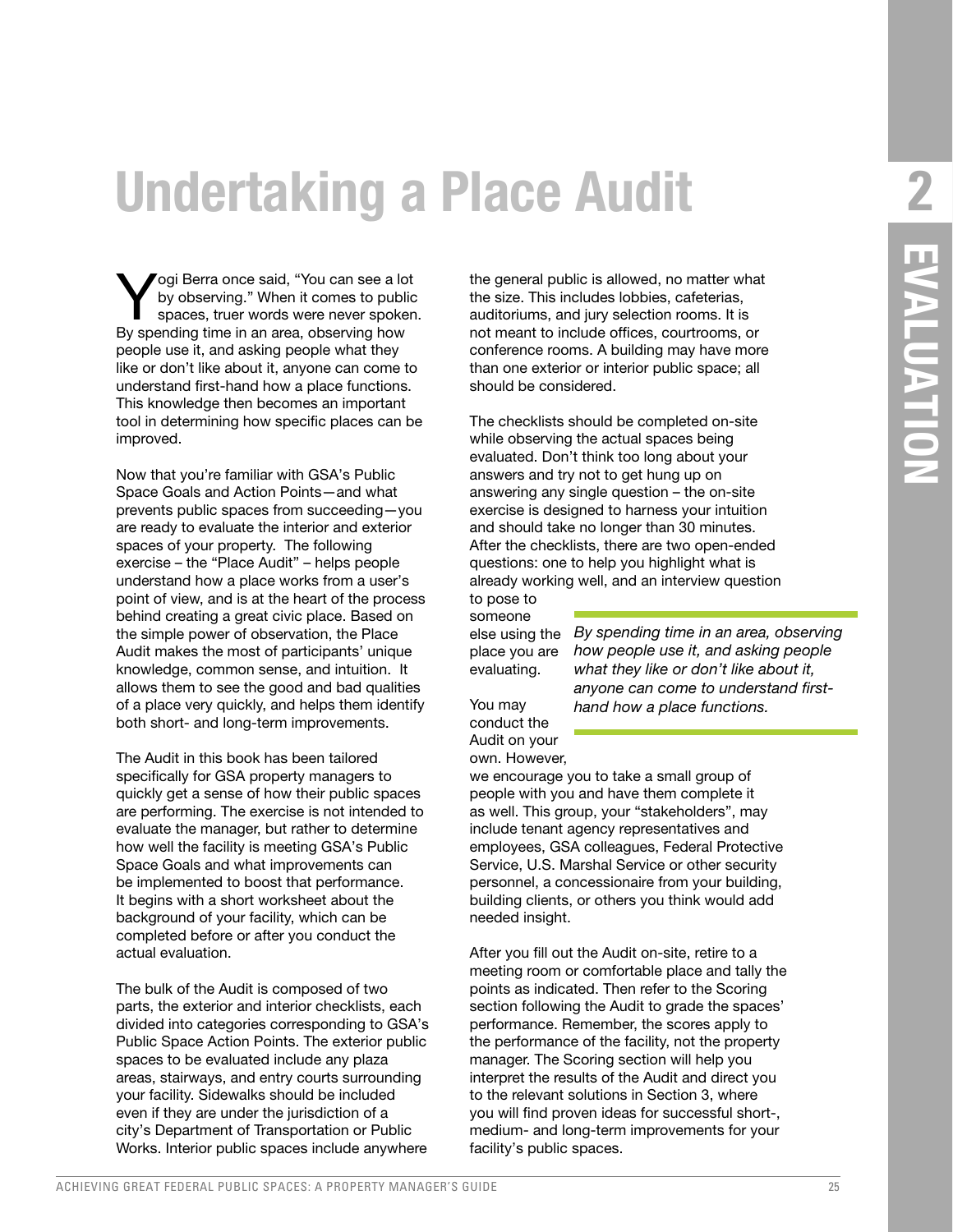### 1. BACKGROUND INFORMATION WORKSHEET

| <b>QUESTION</b>                                       | <b>ANSWER</b> |
|-------------------------------------------------------|---------------|
| Amount of square feet in the building<br>1.           |               |
| List the three largest agencies in the building<br>2. |               |
| List the three agencies with the most visitors<br>3.  | $\bullet$     |
| Number of people employed in the building<br>4.       |               |

5. Draw a diagram of the building footprint below, mark each entrance, and indicate which direction is north. Label the type of each entrance (employee, visitor, ADA). If there is more than one visitor entrance, put an asterisk by the one that is used most.

6. How do visitors and tenants approach the building (from what direction)? For example, from a major parking lot to the north, a subway stop to the east, etc.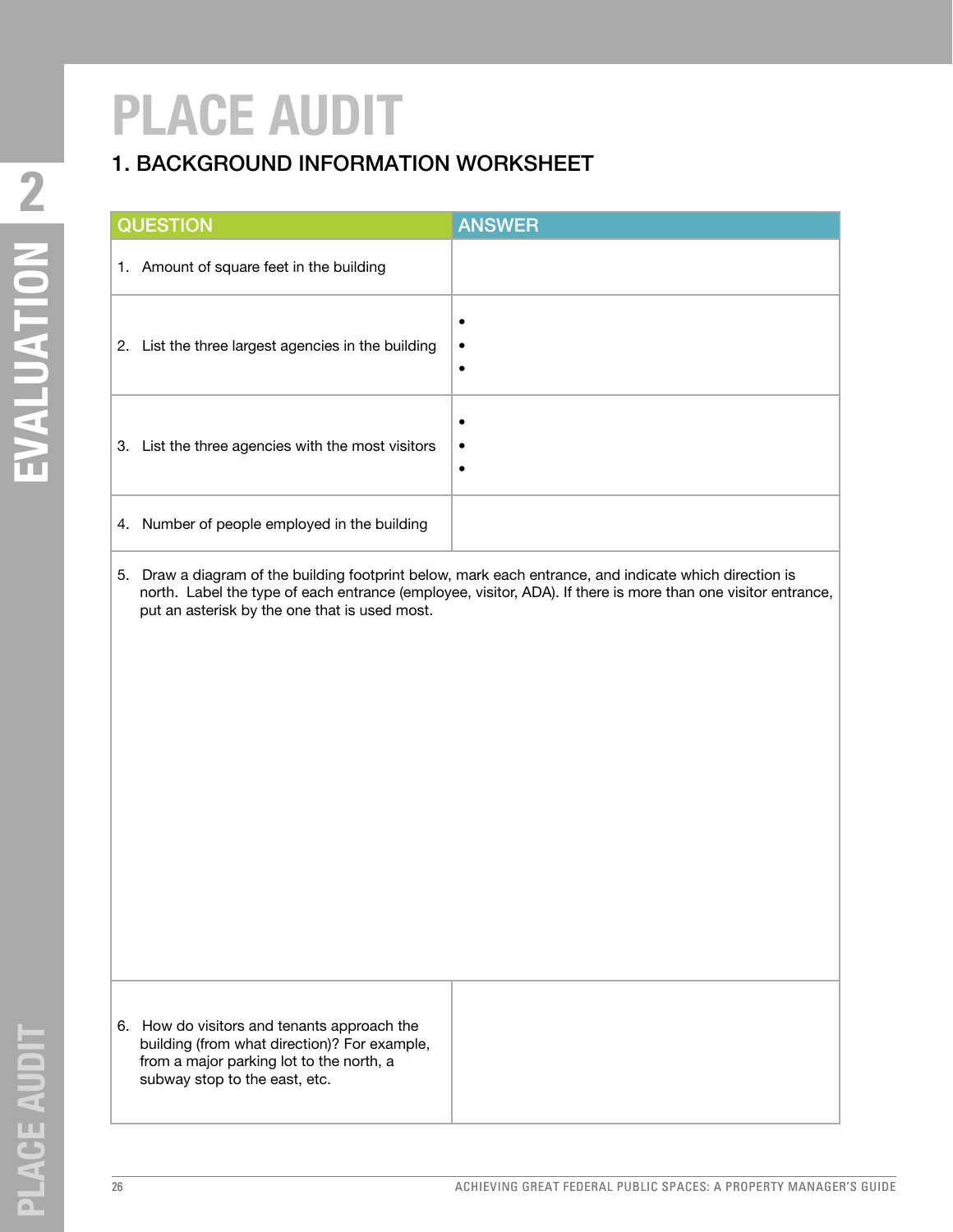### 1. BACKGROUND INFORMATION WORKSHEET

| <b>QUESTION</b>                                                                                                                                                       | <b>ANSWER</b>                                              |
|-----------------------------------------------------------------------------------------------------------------------------------------------------------------------|------------------------------------------------------------|
| 7. Describe what's on each side of your<br>property. Include both the edges of the<br>facility and what is across the street, beyond<br>the property line.            | <b>NORTH</b><br><b>SOUTH</b><br><b>EAST</b><br><b>WEST</b> |
| 8. Describe the setting around your property<br>(residential neighborhood, main street,<br>downtown anchor, edge of downtown, etc).                                   |                                                            |
| 9. What active uses are in the area surrounding<br>the building (retail, entertainment, restaurants,<br>etc).                                                         |                                                            |
| 10. Are there other public spaces in the<br>neighborhood, like parks or plazas,<br>where tenants eat lunch, attend events,<br>or otherwise gather during the workday? | No<br>Yes                                                  |
| 11. How close are these spaces to your facility?<br>Describe them.                                                                                                    |                                                            |
| 12. Is your facility's exterior public space one of<br>the larger public spaces in the neighborhood?                                                                  | Yes<br>No                                                  |
| 13. Is it used by people who don't work in the<br>building?                                                                                                           |                                                            |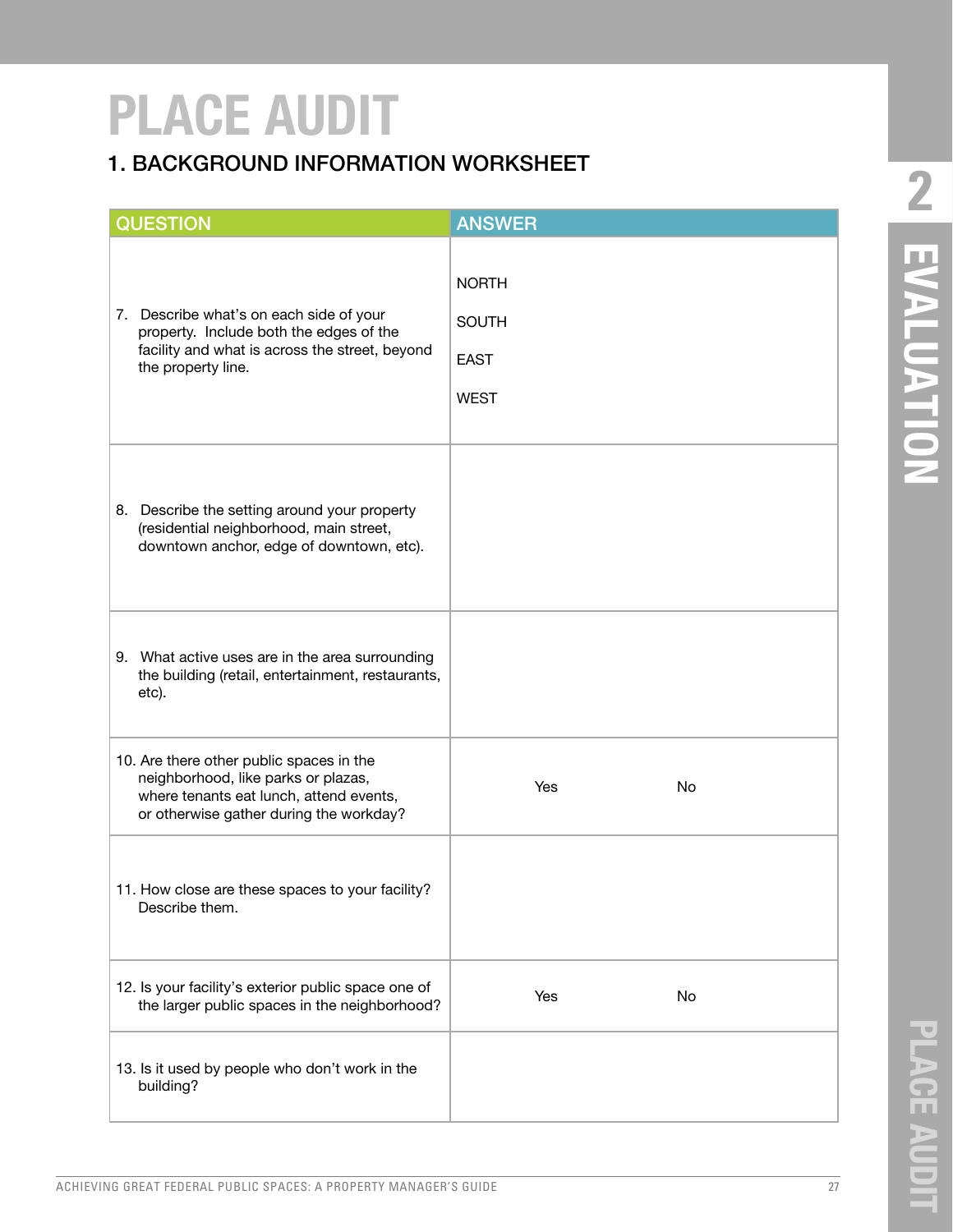### 2. CHECKLIST

Circle the appropriate number for each statement below

### EXTERIOR

| <b>MANAGEMENT</b>                                                                                                                    |                                                                             |                                 |                                 |                                    |                                    |                                 |
|--------------------------------------------------------------------------------------------------------------------------------------|-----------------------------------------------------------------------------|---------------------------------|---------------------------------|------------------------------------|------------------------------------|---------------------------------|
|                                                                                                                                      |                                                                             | <b>STRONGLY</b><br><b>AGREE</b> | <b>SOMEWHAT</b><br><b>AGREE</b> | <b>SOMEWHAT</b><br><b>DISAGREE</b> | <b>STRONGLY</b><br><b>DISAGREE</b> | <b>NOT</b><br><b>APPLICABLE</b> |
| Management takes responsibility for the<br>$\mathbf{1}$<br>well-being and safety of tenants and<br>visitors once they enter the site |                                                                             | $+2$                            | $+1$                            | $-1$                               | $-2$                               | 0                               |
| $\overline{2}$                                                                                                                       | Management provides a welcoming<br>presence outside the building            | $+2$                            | $+1$                            | $-1$                               | $-2$                               | 0                               |
| 3                                                                                                                                    | People meet friends or take visitors to this<br>plaza                       | $+2$                            | $+1$                            | $-1$                               | $-2$                               | 0                               |
| $\overline{4}$                                                                                                                       | The plaza is viewed as a destination, not<br>only as a pass-through         | $+2$                            | $+1$                            | $-1$                               | $-2$                               | 0                               |
| 5                                                                                                                                    | Client agencies sometimes hold events in<br>the exterior public spaces      | $+2$                            | $+1$                            | $-1$                               | $-2$                               | 0                               |
| 6                                                                                                                                    | Outside groups sometimes hold events in<br>the exterior public spaces       | $+2$                            | $+1$                            | $-1$                               | $-2$                               | $\Omega$                        |
| $\overline{7}$                                                                                                                       | Outdoor public spaces are clean and free<br>of litter                       | $+2$                            | $+1$                            | $-1$                               | $-2$                               | $\Omega$                        |
| 8                                                                                                                                    | Visitors or tenants will pick up litter when<br>they see it                 | $+2$                            | $+1$                            | $-1$                               | $-2$                               | 0                               |
| 9                                                                                                                                    | Plantings and flower beds are changed<br>seasonally and are well-maintained | $+2$                            | $+1$                            | $-1$                               | $-2$                               | $\mathbf 0$                     |
| 10                                                                                                                                   | Outdoor public spaces are in good repair                                    | $+2$                            | $+1$                            | $-1$                               | $-2$                               | $\Omega$                        |
|                                                                                                                                      | <b>COLUMN SCORE</b>                                                         |                                 |                                 |                                    |                                    |                                 |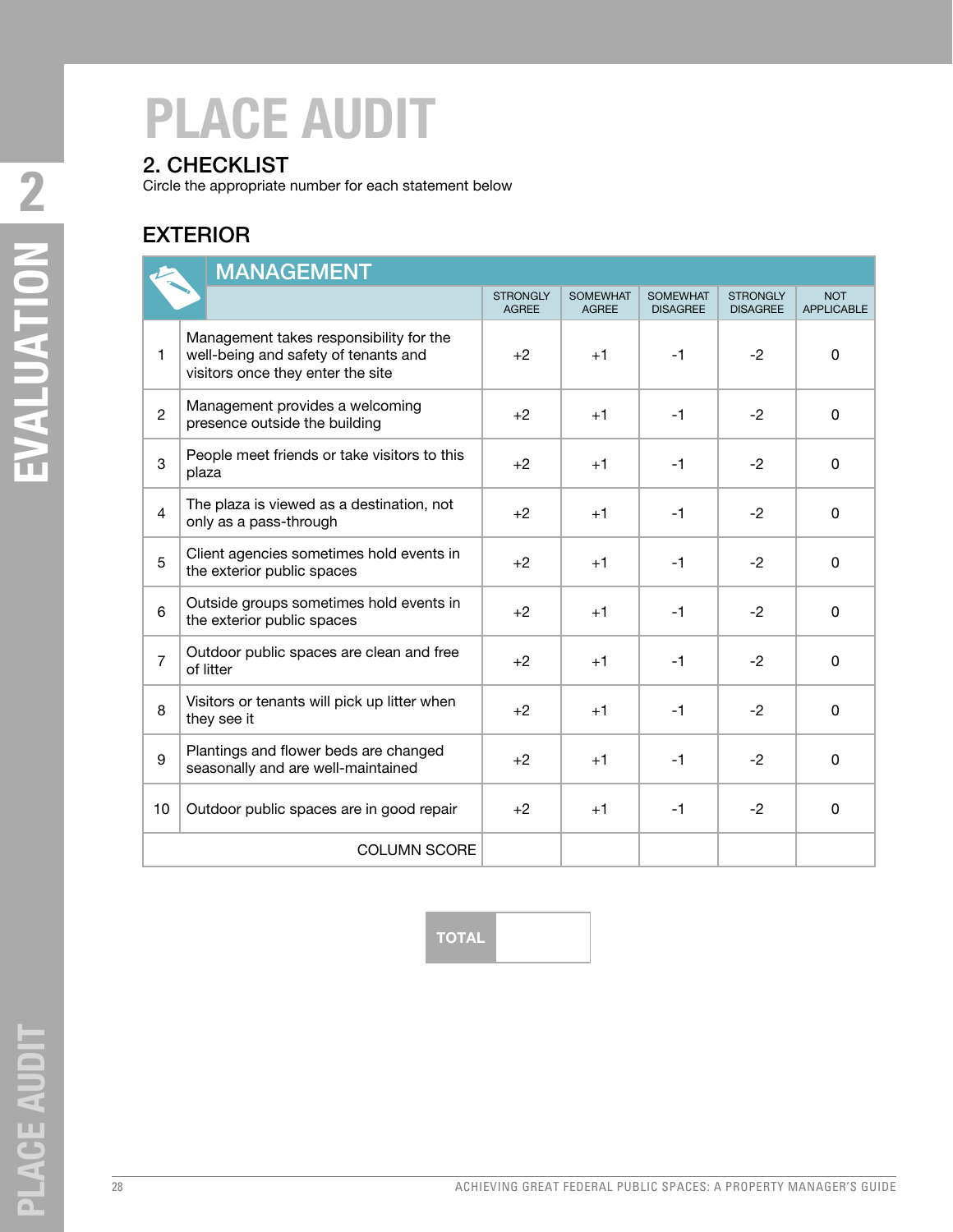#### 2. CHECKLIST

Circle the appropriate number for each statement below

### EXTERIOR

|    | <b>DESIGN</b>                                                                                                         |                                 |                                 |                                    |                                    |                                 |
|----|-----------------------------------------------------------------------------------------------------------------------|---------------------------------|---------------------------------|------------------------------------|------------------------------------|---------------------------------|
|    |                                                                                                                       | <b>STRONGLY</b><br><b>AGREE</b> | <b>SOMEWHAT</b><br><b>AGREE</b> | <b>SOMEWHAT</b><br><b>DISAGREE</b> | <b>STRONGLY</b><br><b>DISAGREE</b> | <b>NOT</b><br><b>APPLICABLE</b> |
| 11 | Design of exterior public spaces invites<br>public use                                                                | $+2$                            | $+1$                            | $-1$                               | $-2$                               | 0                               |
| 12 | There is enough seating for both tenants<br>and visitors                                                              | $+2$                            | $+1$                            | $-1$                               | $-2$                               | 0                               |
| 13 | There are a variety of comfortable places to<br>sit (e.g. benches, sitwalls, moveable chairs,<br>stairs)              | $+2$                            | $+1$                            | $-1$                               | $-2$                               | $\Omega$                        |
| 14 | Seating is arranged to encourage<br>interaction and use                                                               | $+2$                            | $+1$                            | $-1$                               | $-2$                               | 0                               |
| 15 | Sitting areas are visible and inviting to<br>pedestrians                                                              | $+2$                            | $+1$                            | $-1$                               | $-2$                               | 0                               |
| 16 | Building tenants eat lunch on the plaza                                                                               | $+2$                            | $+1$                            | $-1$                               | $-2$                               | $\Omega$                        |
| 17 | The plaza is used by tenants for meetings                                                                             | $+2$                            | $+1$                            | $-1$                               | $-2$                               | 0                               |
| 18 | A range of informal social activities (e.g. card<br>games, parties) take place on the plaza                           | $+2$                            | $+1$                            | $-1$                               | $-2$                               | $\Omega$                        |
| 19 | There is adequate protection from sun and<br>the elements                                                             | $+2$                            | $+1$                            | $-1$                               | $-2$                               | 0                               |
| 20 | There is adequate lighting at night                                                                                   | $+2$                            | $+1$                            | $-1$                               | $-2$                               | 0                               |
| 21 | There are landmark features where people<br>can meet                                                                  | $+2$                            | $+1$                            | $-1$                               | $-2$                               | 0                               |
| 22 | The design of the plaza supports a range<br>of large-scale activities (e.g. performances,<br>markets, demonstrations) | $+2$                            | $+1$                            | $-1$                               | $-2$                               | 0                               |
| 23 | There are retail services on the plaza (e.g.<br>shopping, food service, post office)                                  | $+2$                            | $+1$                            | $-1$                               | $-2$                               | 0                               |
| 24 | A variety of people feel comfortable using<br>the plaza                                                               | $+2$                            | $+1$                            | $-1$                               | $-2$                               | 0                               |
|    | COLUMN SCORE                                                                                                          |                                 |                                 |                                    |                                    |                                 |

**2** EVALUATION **PLACE AUDIT EVALUATION**

**TOTAL**

**PLACE AUDIT**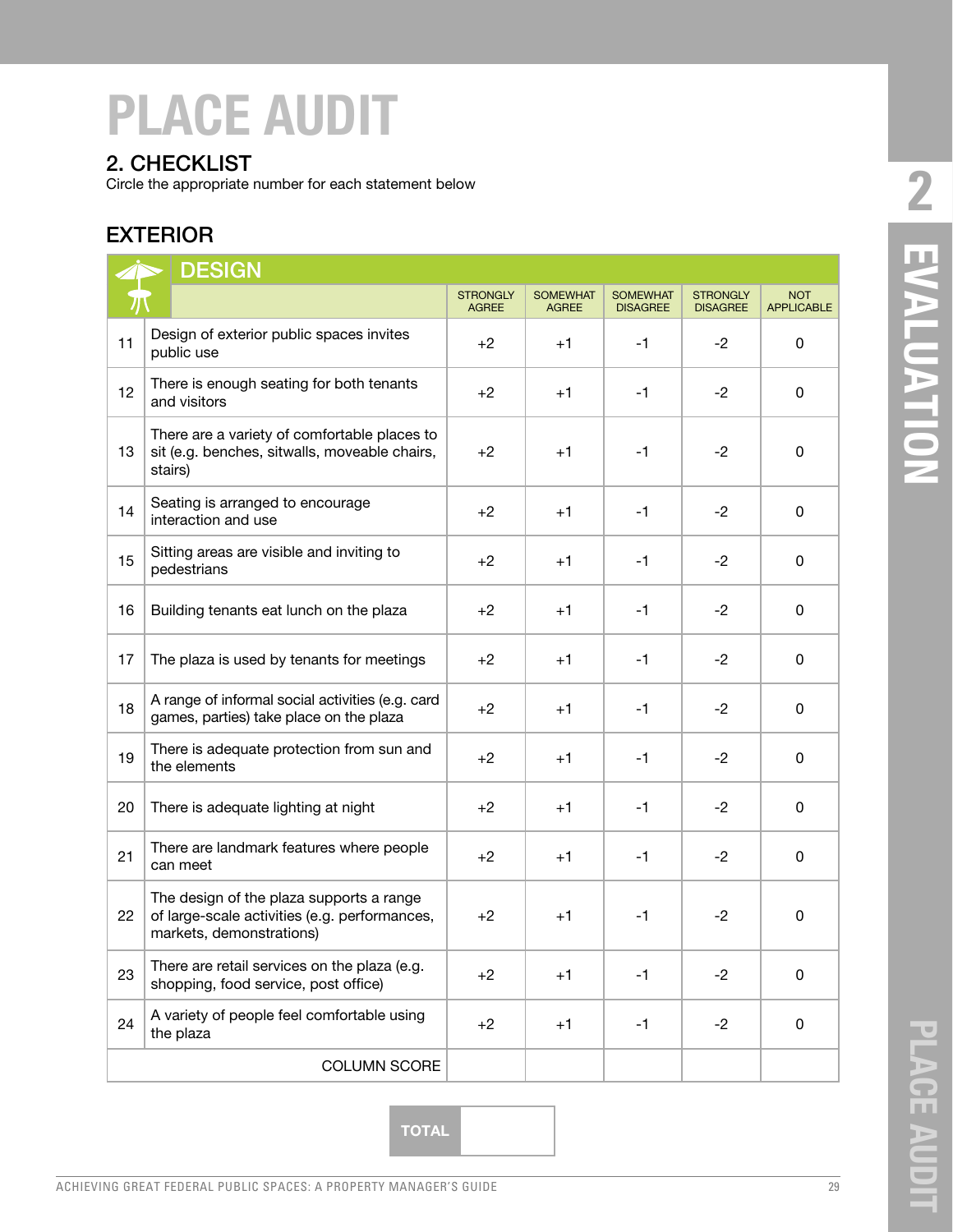### 2. CHECKLIST

Circle the appropriate number for each statement below

### EXTERIOR

|                                                                 | <b>SECURITY</b>                                                                    |                                 |                                 |                                    |                                    |                                 |
|-----------------------------------------------------------------|------------------------------------------------------------------------------------|---------------------------------|---------------------------------|------------------------------------|------------------------------------|---------------------------------|
|                                                                 |                                                                                    | <b>STRONGLY</b><br><b>AGREE</b> | <b>SOMEWHAT</b><br><b>AGREE</b> | <b>SOMEWHAT</b><br><b>DISAGREE</b> | <b>STRONGLY</b><br><b>DISAGREE</b> | <b>NOT</b><br><b>APPLICABLE</b> |
| 25                                                              | Permanent and temporary security measures<br>are welcoming to tenants and visitors | $+2$                            | $+1$                            | $-1$                               | $-2$                               | 0                               |
| Security measures do not impede access<br>26<br>by the disabled |                                                                                    | $+2$                            | $+1$                            | $-1$                               | $-2$                               | 0                               |
| 27                                                              | Perimeter security measures are well-<br>integrated and attractive                 | $+2$                            | $+1$                            | $-1$                               | $-2$                               | $\Omega$                        |
| 28                                                              | Security measures fit the context of the<br>building's exterior                    | $+2$                            | $+1$                            | $-1$                               | $-2$                               | $\Omega$                        |
| 29                                                              | Security measures are adequate and do not<br>impede public use and circulation     | $+2$                            | $+1$                            | $-1$                               | $-2$                               | $\Omega$                        |
| 30                                                              | Exterior public spaces are patrolled<br>regularly                                  | $+2$                            | $+1$                            | $-1$                               | $-2$                               | $\mathbf 0$                     |
| 31                                                              | All public spaces around the building feel<br>safe to tenants and visitors         | $+2$                            | $+1$                            | $-1$                               | $-2$                               | $\Omega$                        |
|                                                                 | <b>COLUMN SCORE</b>                                                                |                                 |                                 |                                    |                                    |                                 |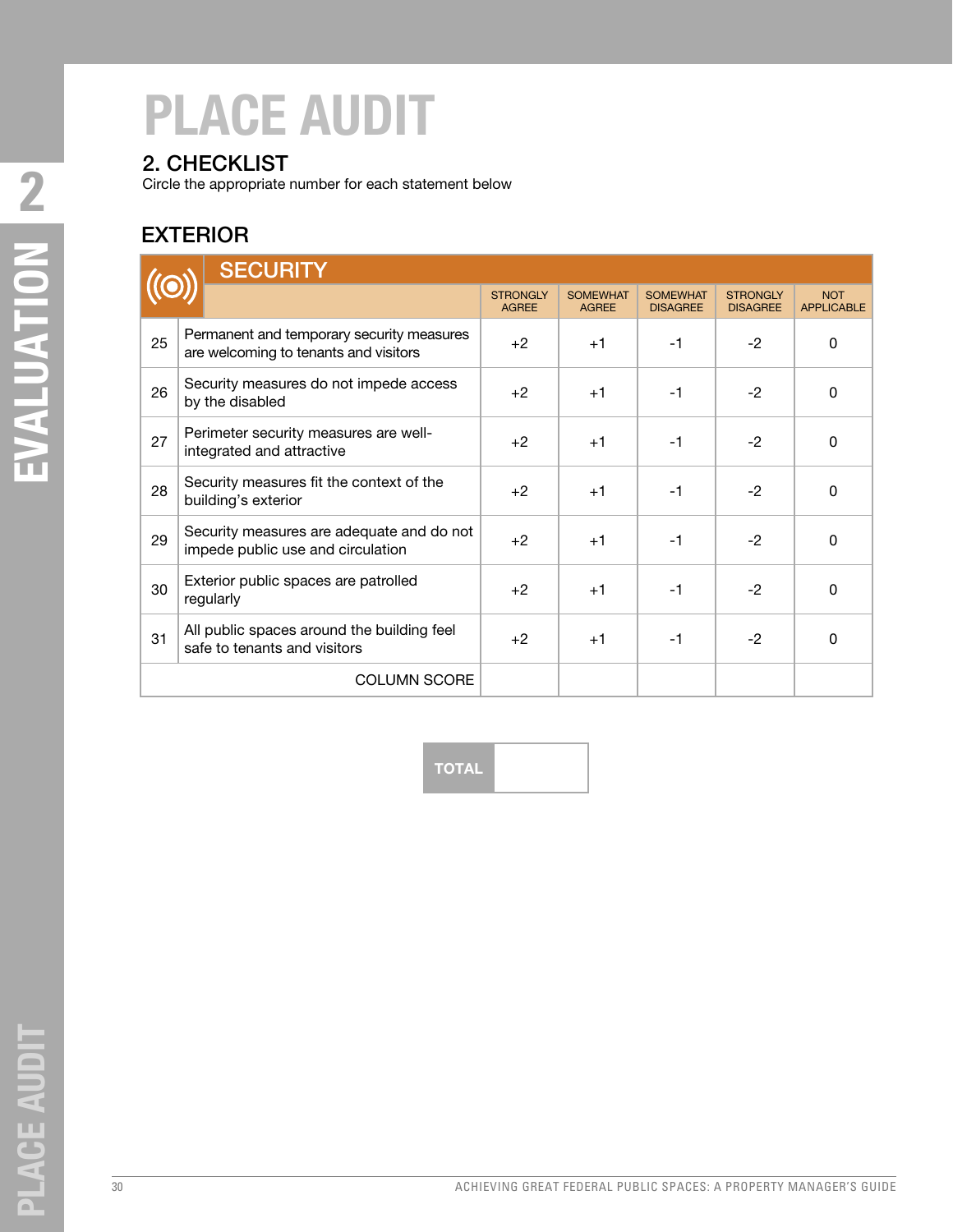#### 2. CHECKLIST

Circle the appropriate number for each statement below

#### EXTERIOR

| <b>IMAGE AND AESTHETICS</b> |  |                                                                                                                                         |                                 |                                 |                                    |                                    |                                 |
|-----------------------------|--|-----------------------------------------------------------------------------------------------------------------------------------------|---------------------------------|---------------------------------|------------------------------------|------------------------------------|---------------------------------|
|                             |  |                                                                                                                                         | <b>STRONGLY</b><br><b>AGREE</b> | <b>SOMEWHAT</b><br><b>AGREE</b> | <b>SOMEWHAT</b><br><b>DISAGREE</b> | <b>STRONGLY</b><br><b>DISAGREE</b> | <b>NOT</b><br><b>APPLICABLE</b> |
| 32                          |  | The building's public spaces are inviting<br>and attractive from a distance                                                             | $+2$                            | $+1$                            | $-1$                               | $-2$                               | 0                               |
| 33                          |  | The building's public spaces are inviting<br>and attractive as you move through the site                                                | $+2$                            | $+1$                            | $-1$                               | $-2$                               | 0                               |
| 34                          |  | The purpose of the building is clear as you<br>approach                                                                                 | $+2$                            | $+1$                            | $-1$                               | $-2$                               | 0                               |
| 35                          |  | The name of the facility is clearly marked                                                                                              | $+2$                            | $+1$                            | $-1$                               | $-2$                               | $\Omega$                        |
| 36                          |  | Public art and exhibits are well-presented                                                                                              | $+2$                            | $+1$                            | $-1$                               | $-2$                               | 0                               |
| 37                          |  | Permanent finishes are high-quality and in<br>good condition                                                                            | $+2$                            | $+1$                            | $-1$                               | $-2$                               | $\Omega$                        |
| 38                          |  | Secondary elements, such as trash cans,<br>recycling bins, and cigarette urns are<br>appropriate for the site and not obtrusive         | $+2$                            | $+1$                            | $-1$                               | $-2$                               | $\Omega$                        |
| 39                          |  | Blank walls constitute less than 30 percent<br>of the exterior facade                                                                   | $+2$                            | $+1$                            | $-1$                               | $-2$                               | $\Omega$                        |
| 40                          |  | Public uses (e.g. retail, information center,<br>cafeteria) are located on the ground floor<br>and visible from the building's exterior | $+2$                            | $+1$                            | $-1$                               | $-2$                               | $\Omega$                        |
| 41                          |  | Visitors and tenants get a positive<br>impression of the federal government from<br>the exterior public spaces                          | $+2$                            | $+1$                            | $-1$                               | $-2$                               | $\Omega$                        |
|                             |  | <b>COLUMN SCORE</b>                                                                                                                     |                                 |                                 |                                    |                                    |                                 |

**24 EVALDATION PLACE AUDIT EVALUATION**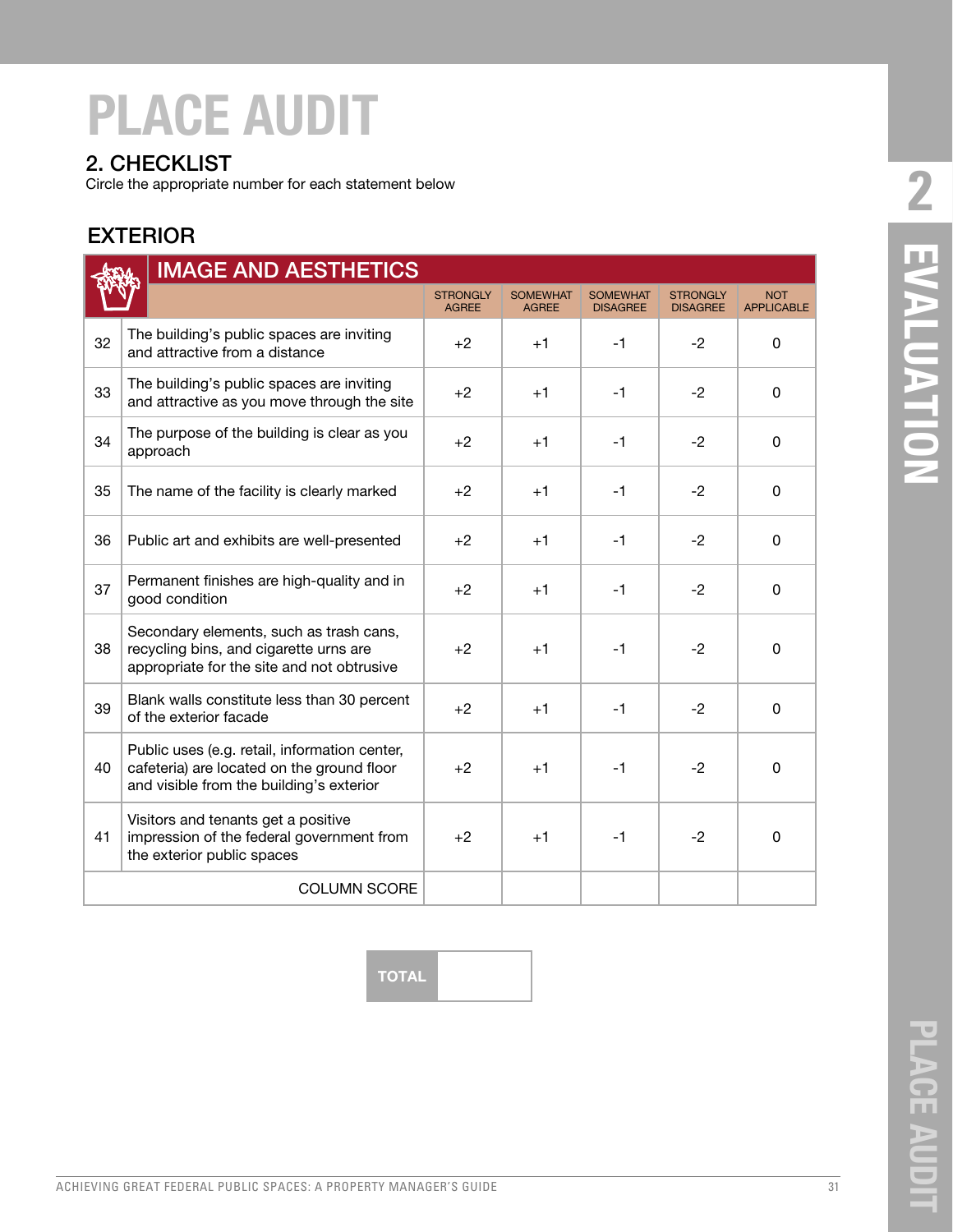### 2. CHECKLIST

Circle the appropriate number for each statement below

### EXTERIOR

|    | <b>ACCESS AND CIRCULATION</b>                                                          |                                 |                                 |                                    |                                    |                                 |
|----|----------------------------------------------------------------------------------------|---------------------------------|---------------------------------|------------------------------------|------------------------------------|---------------------------------|
|    |                                                                                        | <b>STRONGLY</b><br><b>AGREE</b> | <b>SOMEWHAT</b><br><b>AGREE</b> | <b>SOMEWHAT</b><br><b>DISAGREE</b> | <b>STRONGLY</b><br><b>DISAGREE</b> | <b>NOT</b><br><b>APPLICABLE</b> |
| 42 | It is easy for tenants and visitors to find the<br>correct entrance                    | $+2$                            | $+1$                            | $-1$                               | $-2$                               | 0                               |
| 43 | There are clear, direct paths to building<br>entrances                                 | $+2$                            | $+1$                            | $-1$                               | $-2$                               | $\Omega$                        |
| 44 | Signage provides adequate directional and<br>locational information                    | $+2$                            | $+1$                            | $-1$                               | $-2$                               | 0                               |
| 45 | Exterior public spaces are easily accessible<br>from the sidewalk                      | $+2$                            | $+1$                            | $-1$                               | $-2$                               | $\Omega$                        |
| 46 | The facility is Architectural Barriers Act<br>Accessibility Standard compliant (ABAAS) | $+2$                            | $+1$                            | $-1$                               | $-2$                               | 0                               |
| 47 | Vehicle drop-offs are conveniently located<br>near the entrance                        | $+2$                            | $+1$                            | $-1$                               | $-2$                               | 0                               |
| 48 | Location of public transportation and<br>parking is clear to visitors                  | $+2$                            | $+1$                            | $-1$                               | $-2$                               | $\Omega$                        |
| 49 | Employees can walk safely to parking and<br>public transportation                      | $+2$                            | $+1$                            | $-1$                               | $-2$                               | $\Omega$                        |
|    | <b>COLUMN SCORE</b>                                                                    |                                 |                                 |                                    |                                    |                                 |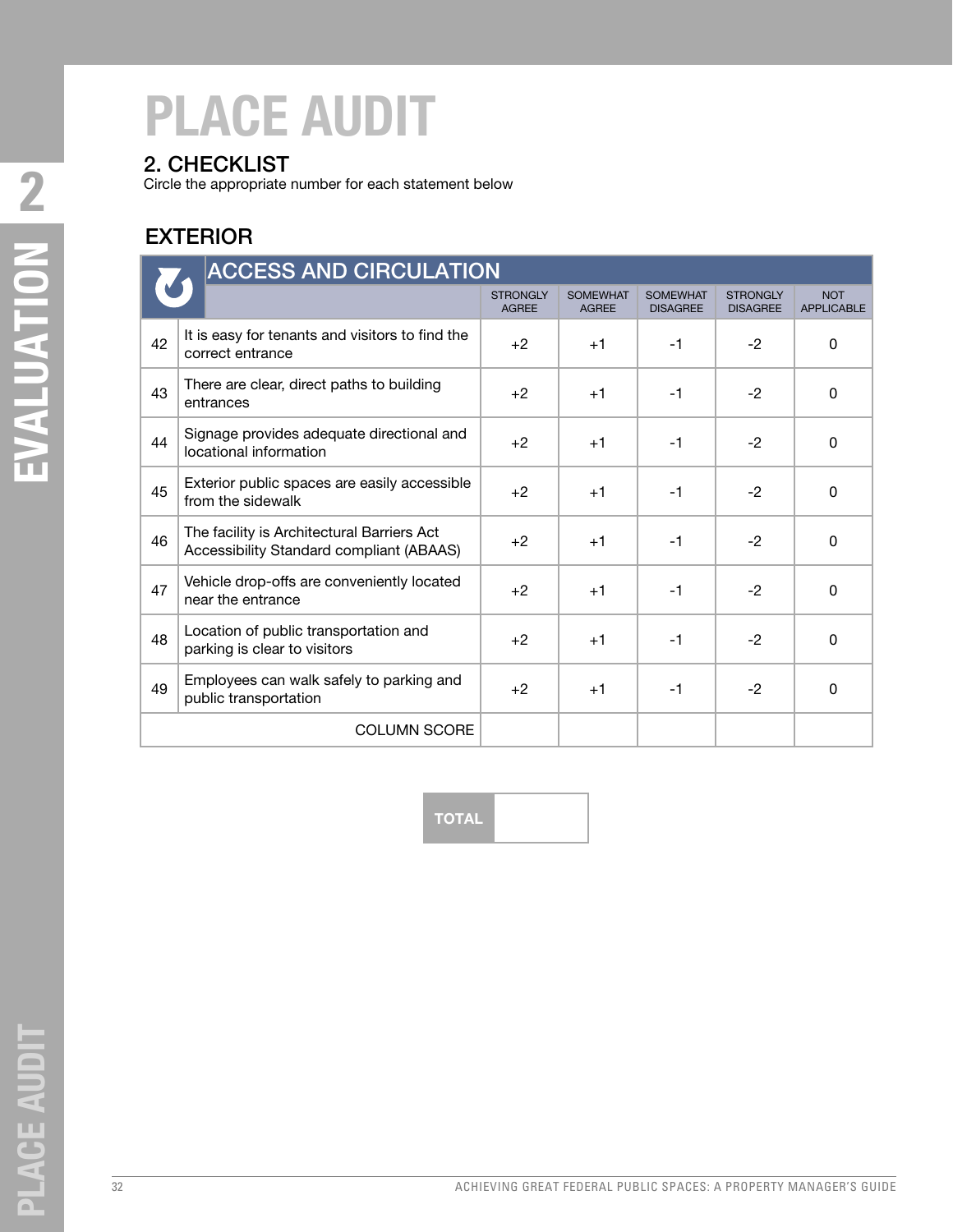#### 2. CHECKLIST

Circle the appropriate number for each statement below

#### EXTERIOR

|    | <b>NEIGHBORHOOD CONNECTIONS</b> |                                                                                                      |                                 |                                 |                                    |                                    |                                 |
|----|---------------------------------|------------------------------------------------------------------------------------------------------|---------------------------------|---------------------------------|------------------------------------|------------------------------------|---------------------------------|
|    |                                 |                                                                                                      | <b>STRONGLY</b><br><b>AGREE</b> | <b>SOMEWHAT</b><br><b>AGREE</b> | <b>SOMEWHAT</b><br><b>DISAGREE</b> | <b>STRONGLY</b><br><b>DISAGREE</b> | <b>NOT</b><br><b>APPLICABLE</b> |
| 50 |                                 | The area surrounding the building feels safe                                                         | $+2$                            | $+1$                            | $-1$                               | $-2$                               | $\Omega$                        |
| 51 |                                 | Building tenants and visitors frequent nearby<br>amenities (e.g. retail, entertainment, parks)       | $+2$                            | $+1$                            | $-1$                               | $-2$                               | 0                               |
| 52 |                                 | This site is an active, integral part of its<br>neighborhood                                         | $+2$                            | $+1$                            | $-1$                               | $-2$                               | $\Omega$                        |
| 53 | <b>Cross</b>                    | Streets surrounding the facility are easy to                                                         | $+2$                            | $+1$                            | $-1$                               | $-2$                               | $\Omega$                        |
| 54 |                                 | The building can be reached easily using<br>public transportation                                    | $+2$                            | $+1$                            | $-1$                               | $-2$                               | $\Omega$                        |
| 55 |                                 | The design of the exterior public space<br>connects the facility to the rest of the city             | $+2$                            | $+1$                            | $-1$                               | $-2$                               | $\Omega$                        |
| 56 |                                 | The mix of ages and ethnicities of those using<br>the plaza reflects the community at large          | $+2$                            | $+1$                            | $-1$                               | $-2$                               | $\Omega$                        |
| 57 |                                 | The building's surrounding neighborhood<br>positively affects the desirability of this<br>workplace. | $+2$                            | $+1$                            | $-1$                               | $-2$                               | $\Omega$                        |
|    |                                 | <b>COLUMN SCORE</b>                                                                                  |                                 |                                 |                                    |                                    |                                 |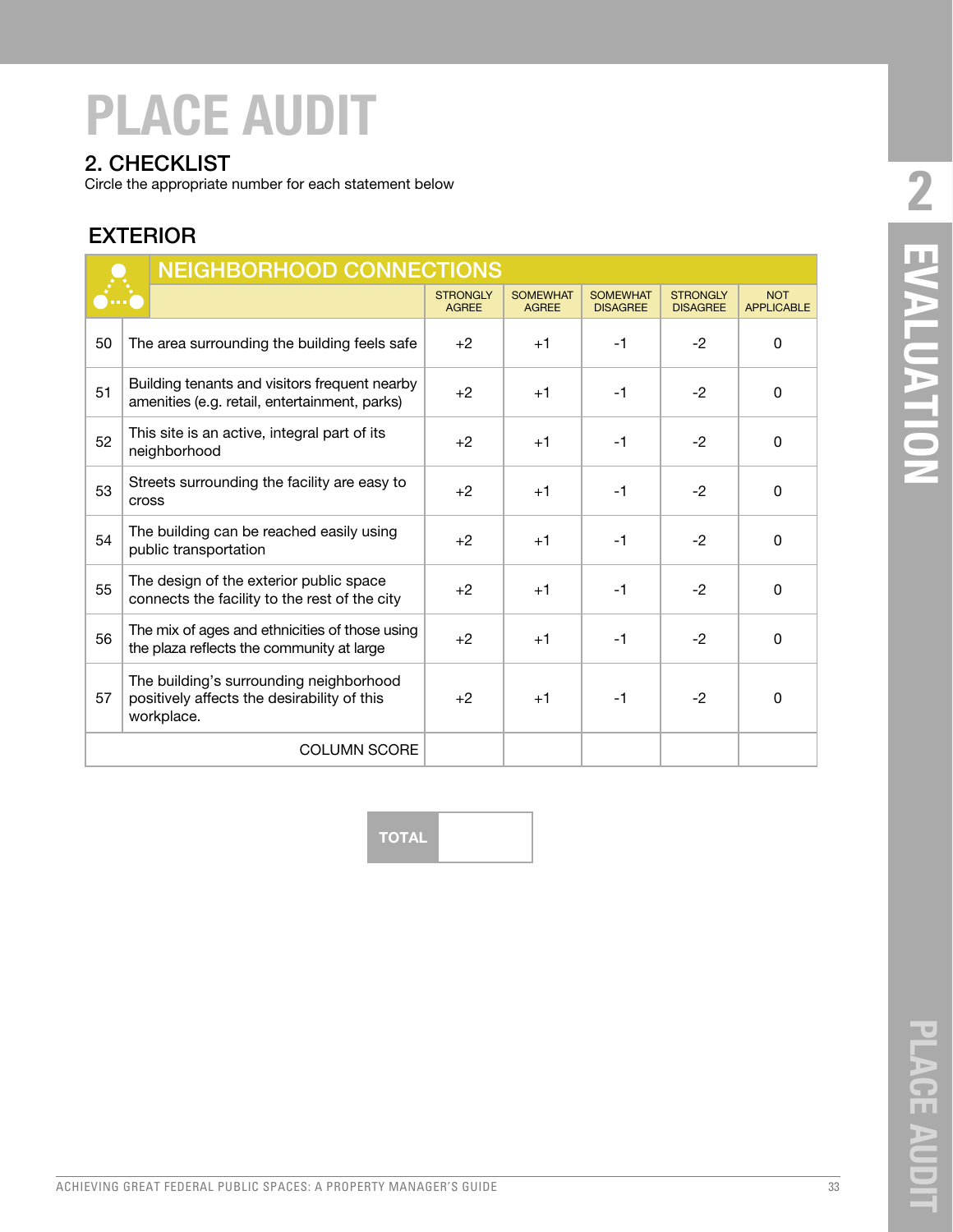#### 2. CHECKLIST

Circle the appropriate number for each statement below

#### INTERIOR

|    | <b>MANAGEMENT</b>                                                                 |                                 |                                 |                                    |                                    |                                 |
|----|-----------------------------------------------------------------------------------|---------------------------------|---------------------------------|------------------------------------|------------------------------------|---------------------------------|
|    |                                                                                   | <b>STRONGLY</b><br><b>AGREE</b> | <b>SOMEWHAT</b><br><b>AGREE</b> | <b>SOMEWHAT</b><br><b>DISAGREE</b> | <b>STRONGLY</b><br><b>DISAGREE</b> | <b>NOT</b><br><b>APPLICABLE</b> |
| 58 | Tenant agencies program events in the<br>interior public spaces                   | $+2$                            | $+1$                            | $-1$                               | $-2$                               | $\Omega$                        |
| 59 | Programmed events are well-promoted and<br>consistently well-run                  | $+2$                            | $+1$                            | $-1$                               | $-2$                               | $\Omega$                        |
| 60 | The public sometimes requests to use the<br>ground floor for events               | $+2$                            | $+1$                            | $-1$                               | $-2$                               | $\mathbf 0$                     |
| 61 | Interior public spaces are clean and free of<br>clutter                           | $+2$                            | $+1$                            | $-1$                               | $-2$                               | $\Omega$                        |
| 62 | Management provides a welcoming<br>presence inside the building                   | $+2$                            | $+1$                            | $-1$                               | $-2$                               | $\Omega$                        |
| 63 | There are interior spaces that can be used<br>by outside groups and organizations | $+2$                            | $+1$                            | $-1$                               | $-2$                               | $\Omega$                        |
|    | <b>COLUMN SCORE</b>                                                               |                                 |                                 |                                    |                                    |                                 |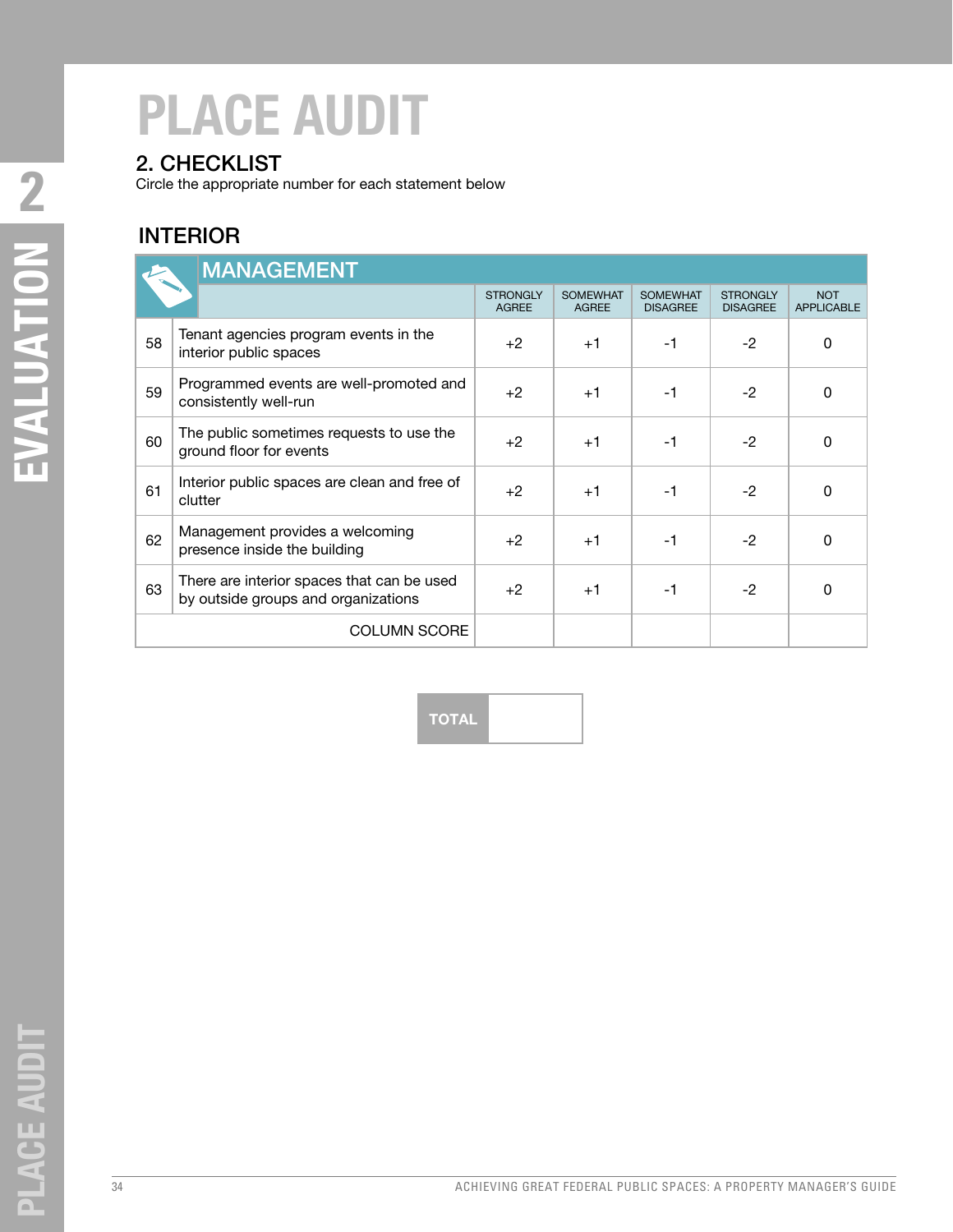#### 2. CHECKLIST

Circle the appropriate number for each statement below

#### INTERIOR

|    | <b>DESIGN</b>                                                                                                                        |                                 |                                 |                                    |                                    |                                 |  |  |
|----|--------------------------------------------------------------------------------------------------------------------------------------|---------------------------------|---------------------------------|------------------------------------|------------------------------------|---------------------------------|--|--|
|    |                                                                                                                                      | <b>STRONGLY</b><br><b>AGREE</b> | <b>SOMEWHAT</b><br><b>AGREE</b> | <b>SOMEWHAT</b><br><b>DISAGREE</b> | <b>STRONGLY</b><br><b>DISAGREE</b> | <b>NOT</b><br><b>APPLICABLE</b> |  |  |
| 64 | The lobby is open and inviting                                                                                                       | $+2$                            | $+1$                            | $-1$                               | $-2$                               | $\Omega$                        |  |  |
| 65 | There are comfortable places to sit and wait<br>in the lobby                                                                         | $+2$                            | $+1$                            | $-1$                               | $-2$                               | 0                               |  |  |
| 66 | Services such as ATMs and delivery<br>service drop-boxes are unobtrusive, easily<br>accessed, and consolidated where possible        | $+2$                            | $+1$                            | $-1$                               | $-2$                               | $\Omega$                        |  |  |
| 67 | Informal meetings often take place in the<br>lobby                                                                                   | $+2$                            | $+1$                            | $-1$                               | $-2$                               | $\Omega$                        |  |  |
| 68 | Lighting throughout the lobby is appropriate<br>and highlights special features                                                      | $+2$                            | $+1$                            | $-1$                               | $-2$                               | $\Omega$                        |  |  |
| 69 | The layout of the lobby supports its use for<br>a range of activities                                                                | $+2$                            | $+1$                            | $-1$                               | $-2$                               | 0                               |  |  |
| 70 | The building includes spaces for public<br>meetings and events                                                                       | $+2$                            | $+1$                            | $-1$                               | $-2$                               | $\Omega$                        |  |  |
| 71 | There are retail amenities in the lobby<br>before one passes through security (such<br>as shopping, food service, post office, etc.) | $+2$                            | $+1$                            | $-1$                               | $-2$                               | 0                               |  |  |
| 72 | There are retail amenities in the lobby after<br>passing through security                                                            | $+2$                            | $+1$                            | $-1$                               | $-2$                               | $\Omega$                        |  |  |
|    | <b>COLUMN SCORE</b>                                                                                                                  |                                 |                                 |                                    |                                    |                                 |  |  |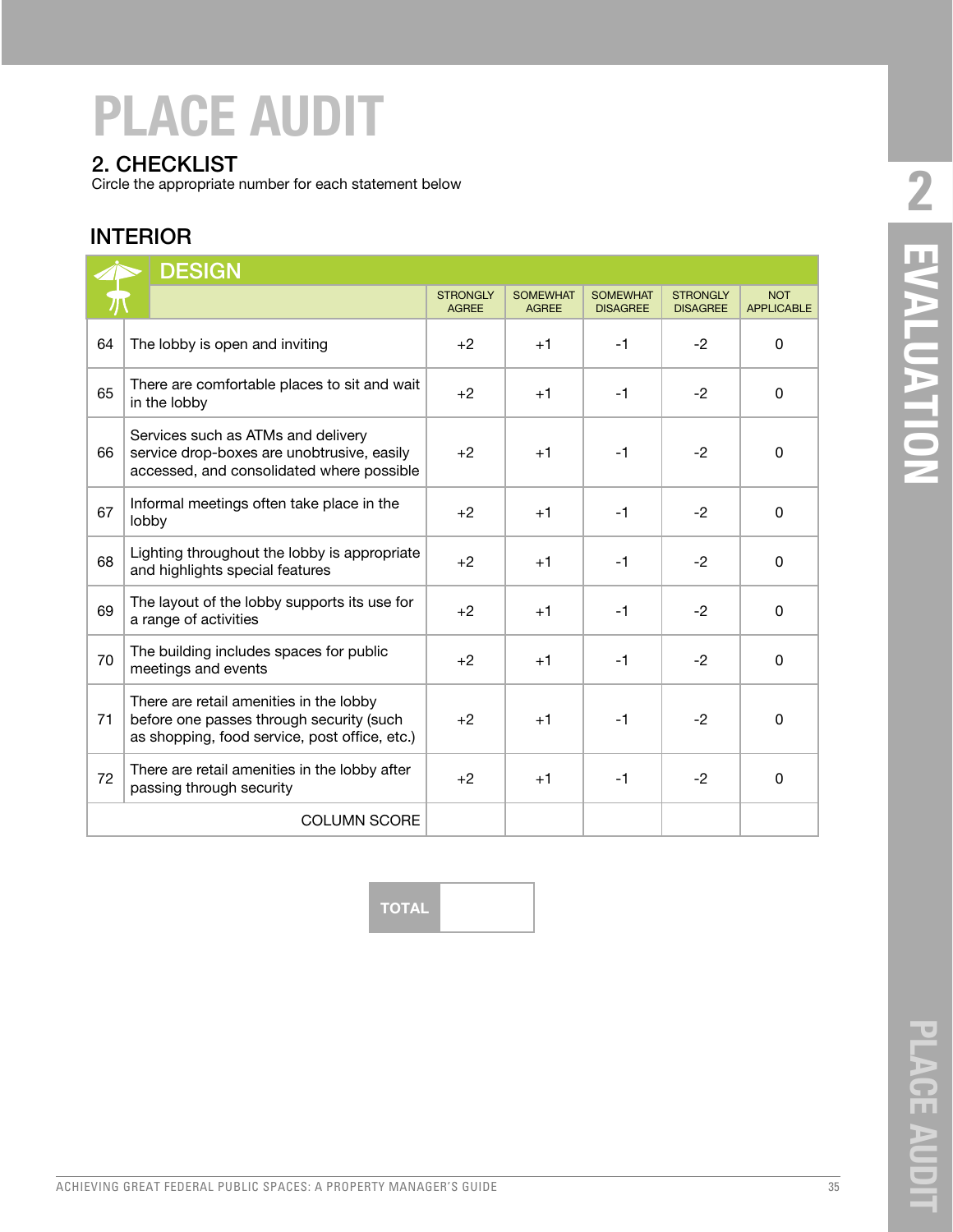### 2. CHECKLIST

Circle the appropriate number for each statement below

### INTERIOR

|    | <b>SECURITY</b>                                                                                                      |                                 |                                 |                                    |                                    |                                 |
|----|----------------------------------------------------------------------------------------------------------------------|---------------------------------|---------------------------------|------------------------------------|------------------------------------|---------------------------------|
|    |                                                                                                                      | <b>STRONGLY</b><br><b>AGREE</b> | <b>SOMEWHAT</b><br><b>AGREE</b> | <b>SOMEWHAT</b><br><b>DISAGREE</b> | <b>STRONGLY</b><br><b>DISAGREE</b> | <b>NOT</b><br><b>APPLICABLE</b> |
| 73 | There is sufficient space for security<br>queuing inside the lobby                                                   | $+2$                            | $+1$                            | $-1$                               | $-2$                               | $\pmb{0}$                       |
| 74 | Seating outside of the secured area makes<br>visitors feel welcome while waiting for their<br>escort to receive them | $+2$                            | $+1$                            | $-1$                               | $-2$                               | 0                               |
| 75 | Passing through security is a comfortable<br>and reassuring process                                                  | $+2$                            | $+1$                            | $-1$                               | $-2$                               | 0                               |
| 76 | Security functions smoothly during peak<br>hours                                                                     | $+2$                            | $+1$                            | $-1$                               | $-2$                               | 0                               |
| 77 | Security personnel serve as unofficial<br>ambassadors for the building tenants                                       | $+2$                            | $+1$                            | $-1$                               | $-2$                               | 0                               |
| 78 | Security can readily accommodate special<br>events in the lobby                                                      | $+2$                            | $+1$                            | $-1$                               | $-2$                               | 0                               |
| 79 | Employees enter the building and pass<br>through security in under one minute                                        | $+2$                            | $+1$                            | $-1$                               | $-2$                               | 0                               |
| 80 | Tenants meet visitors offsite in order to<br>avoid security delays                                                   | $+2$                            | $+1$                            | $-1$                               | -2                                 | 0                               |
| 81 | Visitors can easily navigate security to<br>attend meetings in the building on time                                  | $+2$                            | $+1$                            | $-1$                               | $-2$                               | 0                               |
| 82 | Security procedures are obvious and<br>transparent                                                                   | $+2$                            | $+1$                            | $-1$                               | $-2$                               | 0                               |
| 83 | Visitor screening procedures adjust to<br>changing threat levels                                                     | $+2$                            | $+1$                            | $-1$                               | $-2$                               | 0                               |
| 84 | Security equipment is unobtrusive and<br>arranged efficiently                                                        | +2                              | $+1$                            | $-1$                               | $-2$                               | 0                               |
| 85 | Security equipment and furnishings are in<br>good condition and reinforce the character<br>of the building           | $+2$                            | $+1$                            | $-1$                               | $-2$                               | $\mathbf 0$                     |
|    | <b>COLUMN SCORE</b>                                                                                                  |                                 |                                 |                                    |                                    |                                 |

EVALUATION N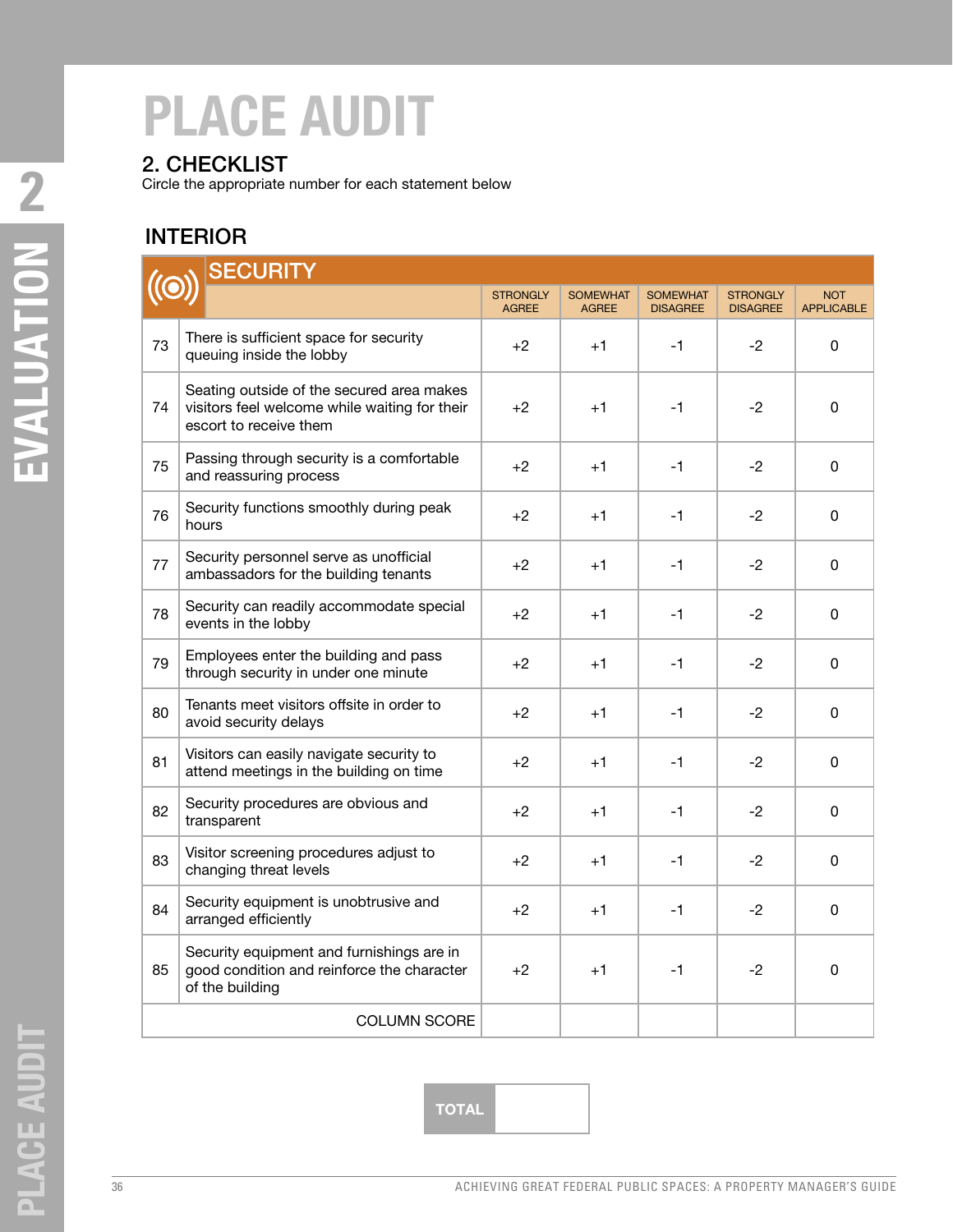#### 2. CHECKLIST

Circle the appropriate number for each statement below

#### INTERIOR

| <b>IMAGE AND AESTHETICS</b> |                                                                                               |                                 |                                 |                                    |                                    |                                 |
|-----------------------------|-----------------------------------------------------------------------------------------------|---------------------------------|---------------------------------|------------------------------------|------------------------------------|---------------------------------|
|                             |                                                                                               | <b>STRONGLY</b><br><b>AGREE</b> | <b>SOMEWHAT</b><br><b>AGREE</b> | <b>SOMEWHAT</b><br><b>DISAGREE</b> | <b>STRONGLY</b><br><b>DISAGREE</b> | <b>NOT</b><br><b>APPLICABLE</b> |
| 86                          | Information about the building and its<br>namesake is provided in the lobby                   | $+2$                            | $+1$                            | -1                                 | -2                                 | 0                               |
| 87                          | Information about tenant agencies and<br>what they do is clearly communicated in<br>the lobby | $+2$                            | $+1$                            | $-1$                               | $-2$                               | 0                               |
| 88                          | Public art or exhibits are present in the<br>lobby                                            | $+2$                            | $+1$                            | $-1$                               | $-2$                               | $\Omega$                        |
| 89                          | Public art and exhibits are well-maintained<br>and presented appropriately                    | $+2$                            | $+1$                            | -1                                 | $-2$                               | 0                               |
| 90                          | Signage is uniform throughout the lobby<br>and presented in consolidated locations            | $+2$                            | $+1$                            | $-1$                               | $-2$                               | $\Omega$                        |
| 91                          | Permanent finishes are high-quality and in<br>good condition                                  | $+2$                            | $+1$                            | $-1$                               | $-2$                               | $\Omega$                        |
| 92                          | Lobby furnishings are consistent and<br>reinforce the character of the building               | $+2$                            | $+1$                            | $-1$                               | $-2$                               | 0                               |
| 93                          | Portraits and plaques are hung in an orderly<br>fashion                                       | $+2$                            | $+1$                            | $-1$                               | $-2$                               | 0                               |
| 94                          | Government literature, handouts and<br>information are well-presented and<br>organized        | $+2$                            | $+1$                            | $-1$                               | $-2$                               | 0                               |
| 95                          | Secondary elements, such as trash cans<br>and recycling bins, are not obtrusive               | $+2$                            | $+1$                            | $-1$                               | $-2$                               | $\Omega$                        |
| 96                          | Visitors and tenants get a positive<br>impression of the federal government from<br>the lobby | $+2$                            | $+1$                            | $-1$                               | $-2$                               | 0                               |
|                             | <b>COLUMN SCORE</b>                                                                           |                                 |                                 |                                    |                                    |                                 |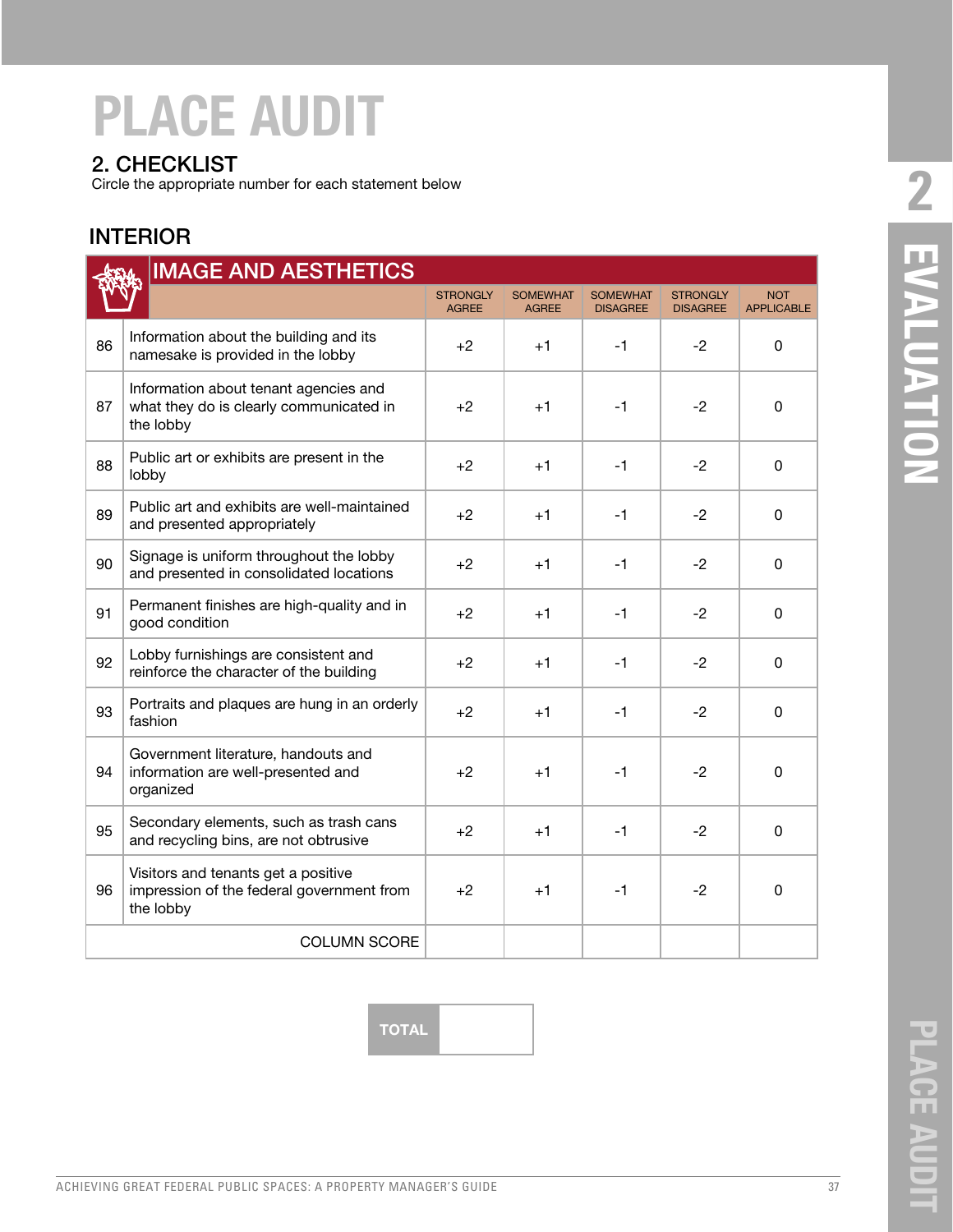### 2. CHECKLIST

Circle the appropriate number for each statement below

### INTERIOR

|     | <b>ACCESS AND CIRCULATION</b>                                                                           |                                 |                                 |                                    |                                    |                                 |  |  |
|-----|---------------------------------------------------------------------------------------------------------|---------------------------------|---------------------------------|------------------------------------|------------------------------------|---------------------------------|--|--|
|     |                                                                                                         | <b>STRONGLY</b><br><b>AGREE</b> | <b>SOMEWHAT</b><br><b>AGREE</b> | <b>SOMEWHAT</b><br><b>DISAGREE</b> | <b>STRONGLY</b><br><b>DISAGREE</b> | <b>NOT</b><br><b>APPLICABLE</b> |  |  |
| 97  | The lobby connects to the primary exterior<br>public space                                              | $+2$                            | $+1$                            | $-1$                               | $-2$                               | 0                               |  |  |
| 98  | Signs, maps and other wayfinding devices<br>are easily understood by visitors to all<br>tenant agencies | $+2$                            | $+1$                            | $-1$                               | $-2$                               | 0                               |  |  |
| 99  | Visitors can quickly locate tenant agencies<br>from the lobby                                           | $+2$                            | $+1$                            | $-1$                               | $-2$                               | $\Omega$                        |  |  |
| 100 | Elevators and stairs are labeled so they can<br>be easily found                                         | $+2$                            | $+1$                            | $-1$                               | $-2$                               | $\Omega$                        |  |  |
| 101 | Signage and information is removed as<br>soon as it is out of date                                      | $+2$                            | $+1$                            | $-1$                               | $-2$                               | $\Omega$                        |  |  |
|     | <b>COLUMN SCORE</b>                                                                                     |                                 |                                 |                                    |                                    |                                 |  |  |

**TOTAL**

**LACE AUDIT** 

 $\overline{\mathbf{a}}$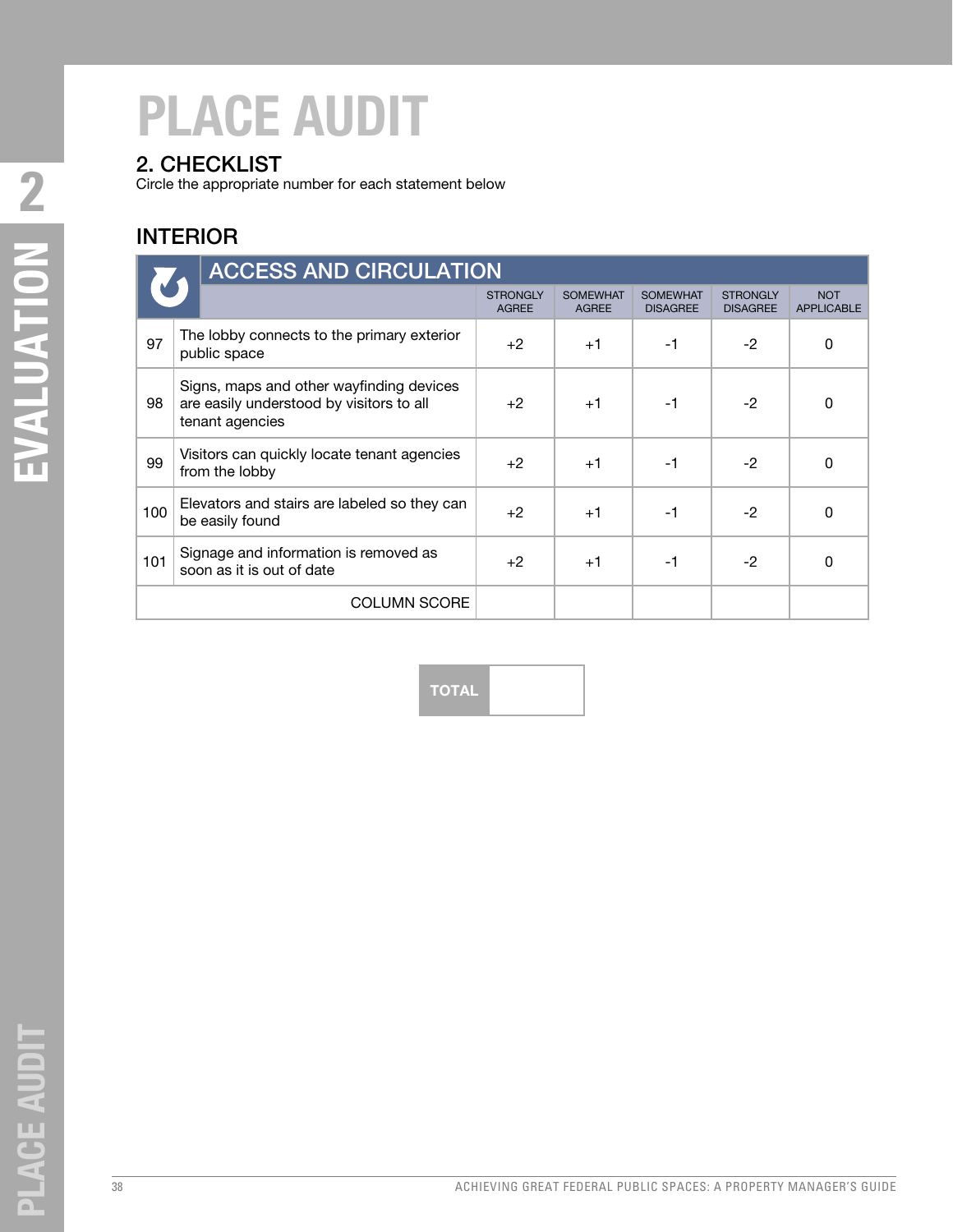### 3. QUESTIONS

Which of your building's public spaces are performing the best and why?

#### INTERVIEW

Ask one or two people using the public spaces you evaluated (including at least one tenant) what they like about the place and what they might change. If a particular issue has emerged from this evaluation, ask them their opinion about it.

Record their answers below:

ACHIEVING GREAT FEDERAL PUBLIC SPACES: A PROPERTY MANAGER'S GUIDE 39

**PLACE AUDIT**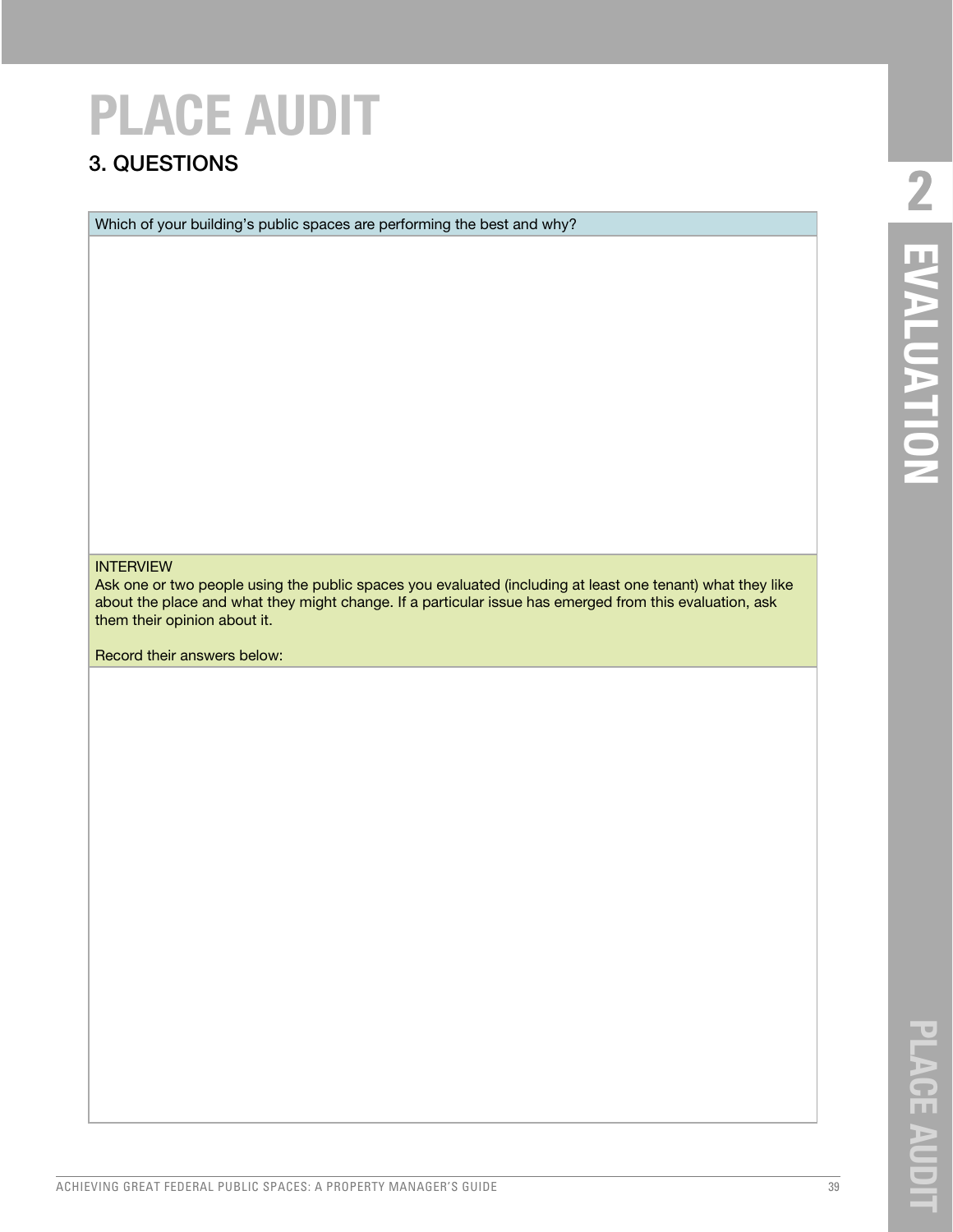### **Scoring the Audit Checklist**

#### **INSTRUCTIONS**

Tally the scores for each Audit category using the space provided on the Audit itself. Then refer below to see what the scores indicate about the current performance of your building's public spaces. Think of the scores as a measuring device to help you determine the appropriate improvements.

The scoring categories interpret the results of the Audit. Following the explanation of Audit results, each category explores what you can do next to address areas of concern, directing you to the relevant material in Section 3: Solutions.

If the facility scored in the low range for a given category, then it is best to start with some inexpensive, short-term steps that will make a difference immediately. A medium score indicates that you should consider some medium- and long-term steps right away, as well as quick improvements. And if the facility is already performing well in a certain respect, then focus on what can be done in the long run to achieve even greater success, but don't let short- or medium-term opportunities go unexplored.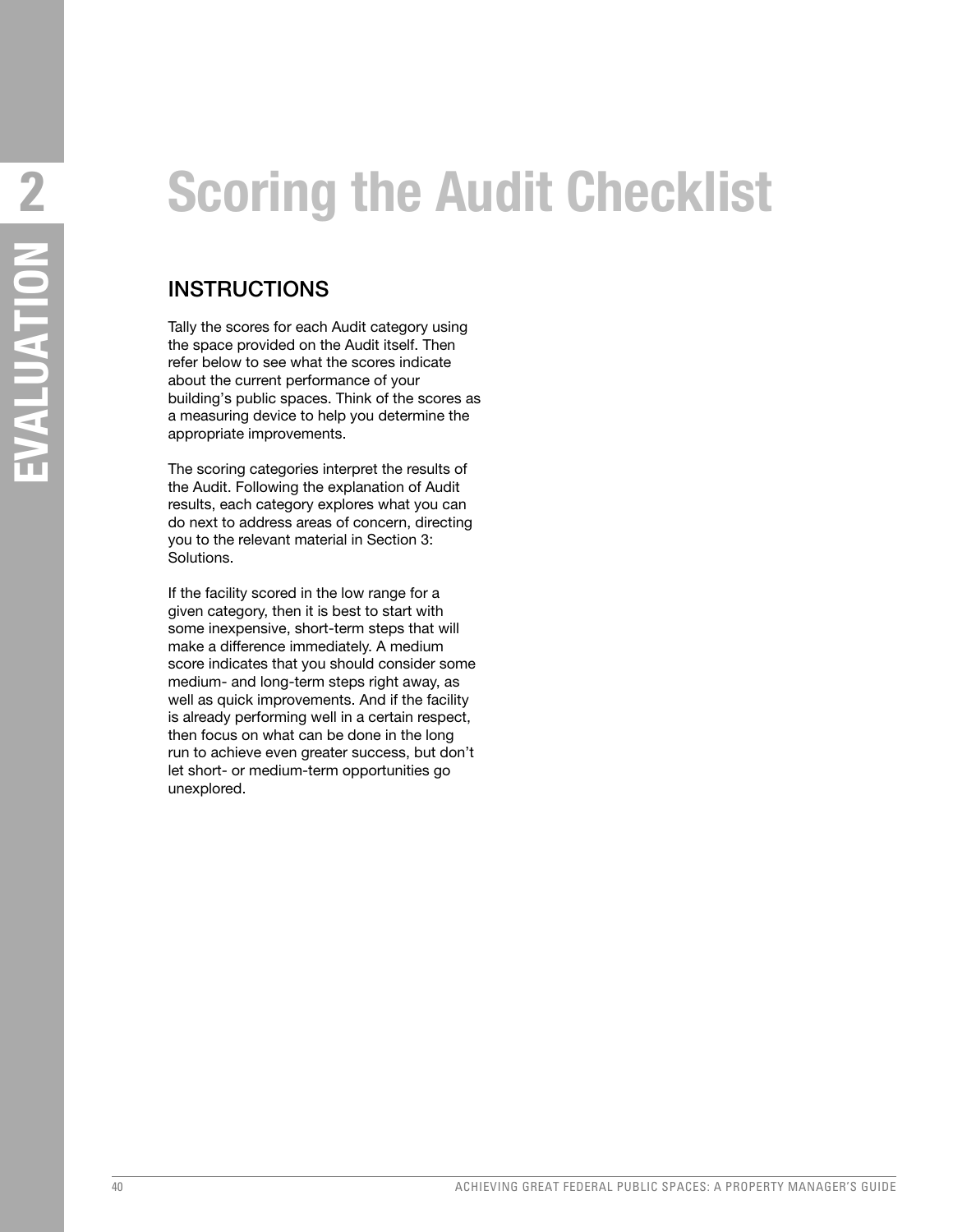**EXTERIOR SCORE**

**EXTERIOR SCORE**

### RESULTS FOR EXTERIOR SPACES

| <b>MANAGEMENT EXTERIOR PAGE 28</b> |                                                                                                                                                                                                                                                                                                                                                                                                                                                                                                                                                                                                                                                                                                                                                                                                           |  |  |  |  |
|------------------------------------|-----------------------------------------------------------------------------------------------------------------------------------------------------------------------------------------------------------------------------------------------------------------------------------------------------------------------------------------------------------------------------------------------------------------------------------------------------------------------------------------------------------------------------------------------------------------------------------------------------------------------------------------------------------------------------------------------------------------------------------------------------------------------------------------------------------|--|--|--|--|
| <b>SCORE</b>                       | <b>RESULTS</b>                                                                                                                                                                                                                                                                                                                                                                                                                                                                                                                                                                                                                                                                                                                                                                                            |  |  |  |  |
| $-20$ to $-7$                      | The exterior public spaces require significant additional maintenance and programming, meaning they<br>are currently a liability in terms of GSA's performance measures.                                                                                                                                                                                                                                                                                                                                                                                                                                                                                                                                                                                                                                  |  |  |  |  |
| $-6$ to $+6$                       | Some aspects of public space management are being handled well, but there is clearly a lot of<br>unmet potential. Further improving maintenance and programming will generate big returns in tenant<br>satisfaction, public perception, and value added to the surrounding district.                                                                                                                                                                                                                                                                                                                                                                                                                                                                                                                      |  |  |  |  |
| $+7$ to $+20$                      | The management of your exterior public spaces meets many of GSA's objectives. Since there is<br>always room to improve, try going the extra mile by undertaking management tasks that, according to<br>the Audit, are not currently being practiced.                                                                                                                                                                                                                                                                                                                                                                                                                                                                                                                                                      |  |  |  |  |
| What's<br>Next?                    | By conducting the Audit, you have already embarked on the first step towards continually evaluating<br>the exterior of your facility and how it can be improved. Meeting with building tenants and other<br>stakeholders to conduct the Audit together can further identify what needs work (see Solutions<br>Category 1.A, page 50, for more ideas on improving public space evaluation).<br>A major item to discuss with this group should be which public and private sector partners,<br>volunteers, and tenants could assist with programming the exterior public spaces (Solutions<br>Category 1.B, page 51). Another partnership worth exploring may be to contract with the local<br>Business Improvement District to cover maintenance that is now lacking (Solutions Category 1.C,<br>page 52). |  |  |  |  |

| <b>DESIGN EXTERIOR PAGE 29</b> |                                                                                                                                                                                                                                                                                                                                                                                                                                                                                                                                                                                                                                                                                                                                                                                               |  |  |  |
|--------------------------------|-----------------------------------------------------------------------------------------------------------------------------------------------------------------------------------------------------------------------------------------------------------------------------------------------------------------------------------------------------------------------------------------------------------------------------------------------------------------------------------------------------------------------------------------------------------------------------------------------------------------------------------------------------------------------------------------------------------------------------------------------------------------------------------------------|--|--|--|
| <b>SCORE</b>                   | <b>RESULTS</b>                                                                                                                                                                                                                                                                                                                                                                                                                                                                                                                                                                                                                                                                                                                                                                                |  |  |  |
| $-28$ to $-10$                 | Tenants may avoid bringing visitors to the space. The exterior public space tends to function as a dead<br>zone that turns its back on the rest of the area. Though the facility is currently viewed as a place to pass<br>through rather than a destination, it may be an untapped resource that could greatly improve tenant and<br>visitor satisfaction if designed for public use.                                                                                                                                                                                                                                                                                                                                                                                                        |  |  |  |
| $-9$ to $+9$                   | There are good design elements in place, but they may not be working as well as desired. With more<br>user-friendly touches, the exterior of the facility could become a much better gathering place.                                                                                                                                                                                                                                                                                                                                                                                                                                                                                                                                                                                         |  |  |  |
| $+10$ to $+28$                 | The exterior public spaces succeed as a forum for tenant activity and public use, and may even<br>serve to catalyze neighborhood revitalization.                                                                                                                                                                                                                                                                                                                                                                                                                                                                                                                                                                                                                                              |  |  |  |
| What's<br>Next?                | A plaza where people enjoy spending time can be a facility's greatest asset. If it is uncomfortable to<br>use, however, the exterior public space can be a huge liability, creating security problems. To stay on<br>the right track, arrange amenities to encourage use (see Solutions Category 2.A, page 56), provide<br>ample protection from the elements (Solutions Category 2.B, page 57), and illuminate public spaces<br>so they can be used at night (Solutions Category 2.C, page 58).<br>More people will want to use your exterior spaces if there is some activity to draw them there, so it's<br>important to provide infrastructure for events (Solutions Category 2.D, page 59) and add retail such<br>as a food cart or ground floor café (Solutions Category 2.E, page 60). |  |  |  |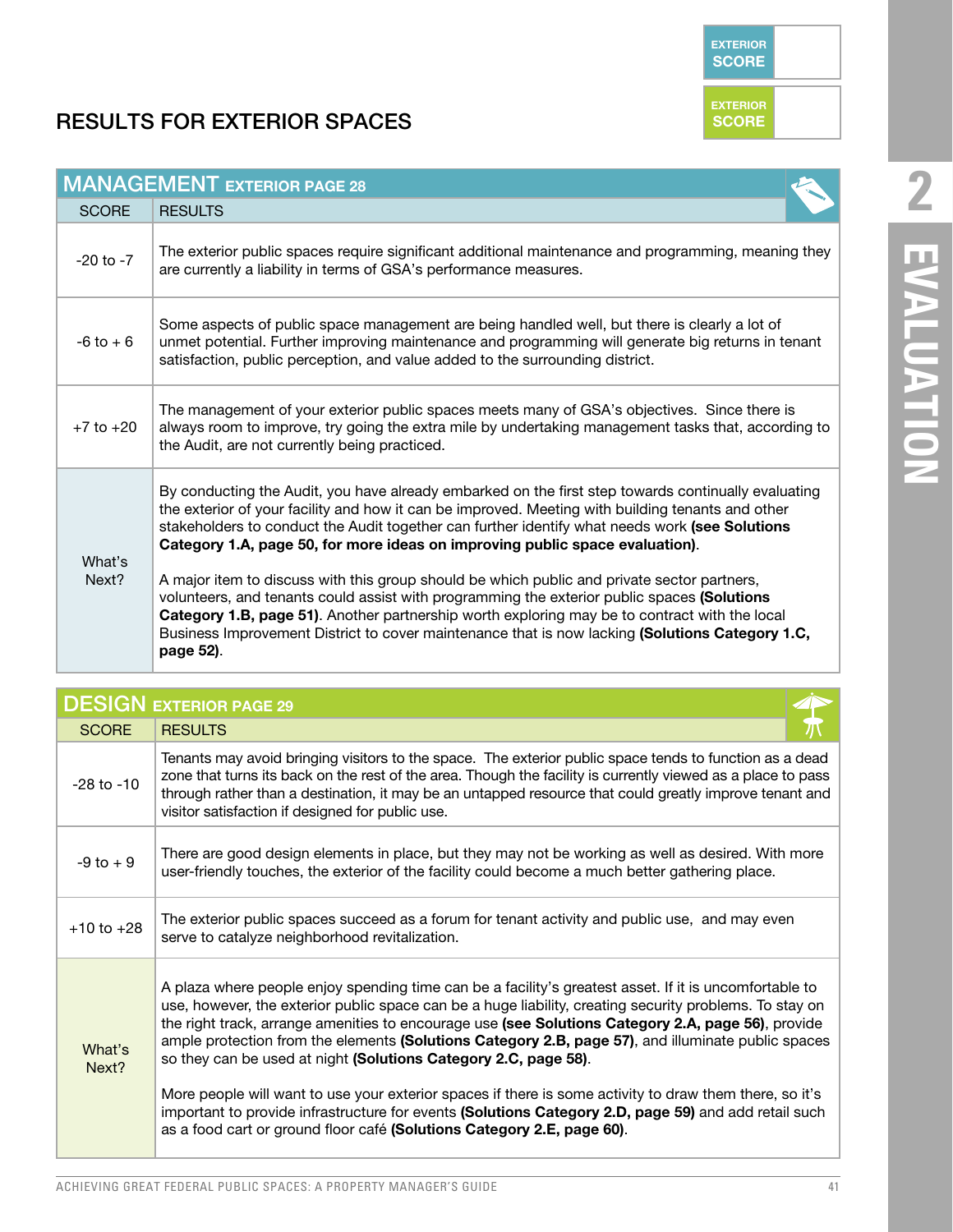### RESULTS FOR EXTERIOR SPACES

|                 | <b>SECURITY EXTERIOR PAGE 30</b>                                                                                                                                                                                                                                                                                                                                                                                                                                                                                                                                                                    |  |
|-----------------|-----------------------------------------------------------------------------------------------------------------------------------------------------------------------------------------------------------------------------------------------------------------------------------------------------------------------------------------------------------------------------------------------------------------------------------------------------------------------------------------------------------------------------------------------------------------------------------------------------|--|
| <b>SCORE</b>    | <b>RESULTS</b>                                                                                                                                                                                                                                                                                                                                                                                                                                                                                                                                                                                      |  |
| $-14$ to $-5$   | Perimeter security measures are too heavy-handed, detracting from the perception of the federal<br>government as open and accessible to the public.                                                                                                                                                                                                                                                                                                                                                                                                                                                 |  |
| $-4$ to $+4$    | The fortress mentality does not dominate the exterior of your facility. Some security features and<br>functions are well-integrated into the exterior public spaces, but others require attention-sooner<br>rather than later.                                                                                                                                                                                                                                                                                                                                                                      |  |
| $+5$ to $+14$   | Most security measures are unobtrusive or double as attractive design features, providing building<br>users a sense of safety without sacrificing comfort or accessibility.                                                                                                                                                                                                                                                                                                                                                                                                                         |  |
| What's<br>Next? | Well-integrated exterior security is especially important because it sets the stage for successful<br>implementation of GSA's other public space Action Points. In many cases, however, security<br>measures set up to meet an immediate need or designed as short-term solutions-such as jersey<br>barriers-get left in place too long, cutting facilities off from public use. Work with government<br>security experts to identify better, permanent options that integrate perimeter security with<br>surrounding streets and sidewalks (see Solutions Category 3.A, page 64, for suggestions). |  |

|                 | <b>IMAGE AND AESTHETICS EXTERIOR PAGE 31</b>                                                                                                                                                                                                                                                                                                                                                                                                                                                                                                                                                                                                                                                                                                                                                          |  |  |
|-----------------|-------------------------------------------------------------------------------------------------------------------------------------------------------------------------------------------------------------------------------------------------------------------------------------------------------------------------------------------------------------------------------------------------------------------------------------------------------------------------------------------------------------------------------------------------------------------------------------------------------------------------------------------------------------------------------------------------------------------------------------------------------------------------------------------------------|--|--|
| <b>SCORE</b>    | <b>RESULTS</b>                                                                                                                                                                                                                                                                                                                                                                                                                                                                                                                                                                                                                                                                                                                                                                                        |  |  |
| $-20$ to $-7$   | The exterior image and aesthetics are not meeting GSA's public space goals. The purpose of the<br>building is unclear to visitors, and its appearance does not reflect the dignity and accessibility of the<br>government.                                                                                                                                                                                                                                                                                                                                                                                                                                                                                                                                                                            |  |  |
| $-6$ to $+6$    | The appearance of the facility is passable, neither detracting from nor contributing to the building's<br>value to tenant agencies and the surrounding neighborhood                                                                                                                                                                                                                                                                                                                                                                                                                                                                                                                                                                                                                                   |  |  |
| $+7$ to $+20$   | The exterior spaces project a good image, comparable to a Class A office building. You are likely<br>seeing benefits in your tenant satisfaction surveys and in the rents you are able to charge, and the city<br>may also be reaping rewards from the positive effect of your exterior on the public perception of the<br>area.                                                                                                                                                                                                                                                                                                                                                                                                                                                                      |  |  |
| What's<br>Next? | Improving the image and aesthetics of a building's exterior doesn't necessarily start with costly<br>projects. If the facility lacks a strong identity of its own, try adding a new building sign or sidewalk<br>banners that communicate the building name and its tenants (see Solutions Category 4.A, page 70,<br>for more ideas on strengthening building identity).<br>Enhancing the quality of fixtures and small furnishings like trash cans, as well as arranging<br>amenities to reduce clutter, are simple steps to take at first (see Solutions Categories 4.B and 4.C,<br>respectively, pages 71-72). Likewise, when addressing permanent exterior problem areas like blank<br>walls, starting small builds momentum for further improvements (see Solutions Categories 4.D,<br>page 73). |  |  |

**EXTERIOR SCORE**

**EXTERIOR SCORE**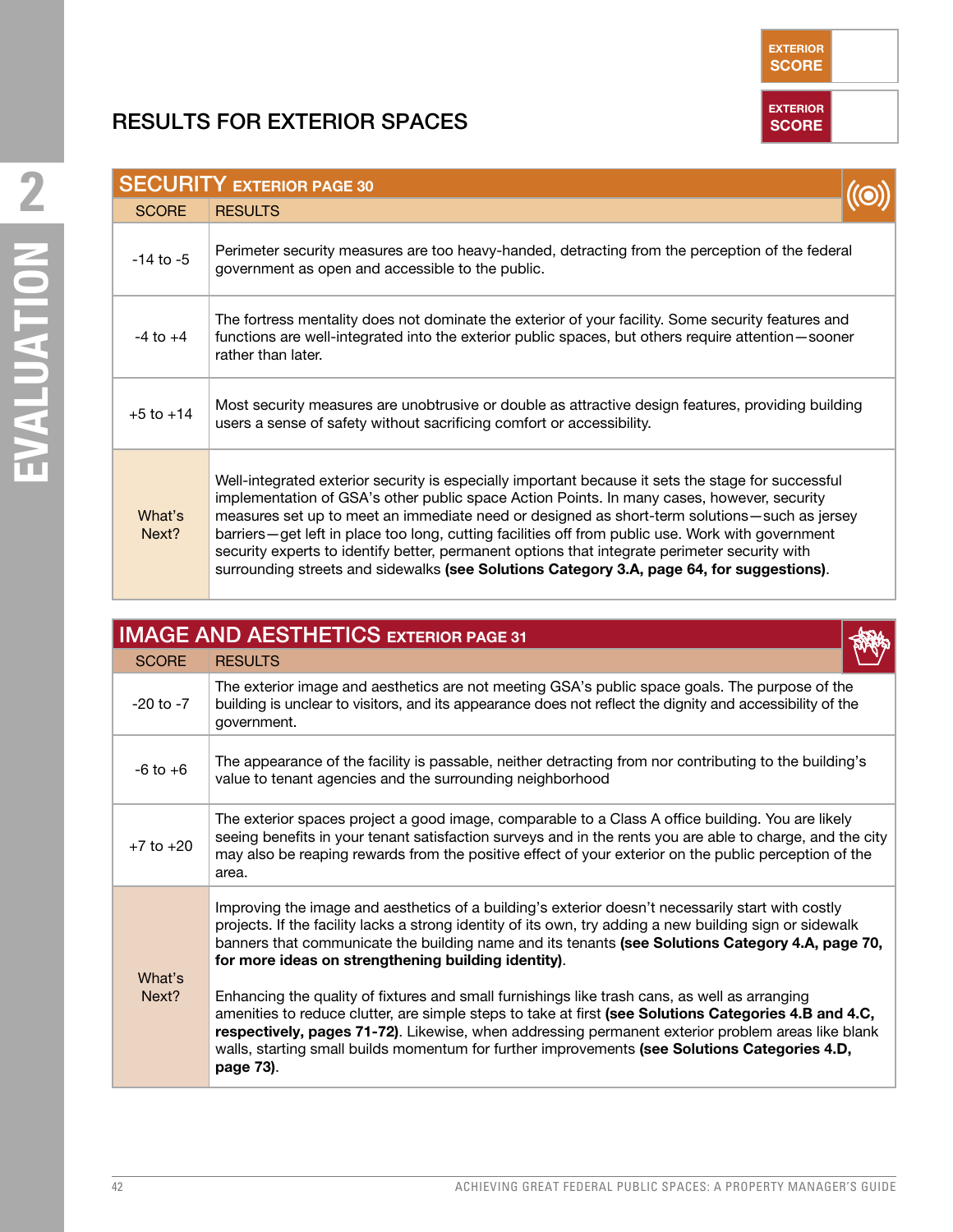**EXTERIOR SCORE**

**EXTERIOR SCORE**

### RESULTS FOR EXTERIOR SPACES

|                 | <b>ACCESS AND CIRCULATION EXTERIOR PAGE 32</b>                                                                                                                                                                                                                                                                                                                                                                                                                        |
|-----------------|-----------------------------------------------------------------------------------------------------------------------------------------------------------------------------------------------------------------------------------------------------------------------------------------------------------------------------------------------------------------------------------------------------------------------------------------------------------------------|
| <b>SCORE</b>    | <b>RESULTS</b>                                                                                                                                                                                                                                                                                                                                                                                                                                                        |
| $-14$ to $-5$   | The facility is difficult to access by transit or on foot, and entrances may be hard to locate. As a result<br>the exterior public spaces feel disconnected from the surrounding neighborhood and do not generate<br>as much public activity as they could.                                                                                                                                                                                                           |
| $-4$ to $+4$    | First time visitors may be able to find their way around without much confusion. However, pedestrian<br>connections between exterior public spaces and surrounding streets and sidewalks could be<br>significantly improved.                                                                                                                                                                                                                                          |
| $+5$ to $+14$   | It is easy to walk or take transit to the facility. Pedestrian traffic flows smoothly from nearby streets<br>and sidewalks into the exterior public spaces, and signage clearly directs visitors to their destinations.                                                                                                                                                                                                                                               |
|                 | A GSA property can only capture the full value of its public spaces if people have no trouble getting<br>there in the first place. You may find that access and circulation problems result in complaints from<br>people who have to circle your building to find the correct entrance, or in security personnel fielding<br>an inordinate amount of queries about directions and wayfinding (see Solutions Category 5.B, page<br>77, for suggestions on wayfinding). |
| What's<br>Next? | If people think crossing the street to get to your facility is too difficult, or they find surrounding<br>sidewalks to be a hostile environment, then improving pedestrian connections should be a priority<br>(see Solutions Category 5.C, page 78).                                                                                                                                                                                                                 |
|                 | Transportation connections may also be sub-par, with traffic congestion clogging nearby streets,<br>visitors and tenants demanding more parking, and few users arriving by transit (see Solutions<br>Category 5.D, page 79).                                                                                                                                                                                                                                          |

|                 | <b>NEIGHBORHOOD CONNECTIONS EXTERIOR PAGE 33</b>                                                                                                                                                                                                                                                                                                                                                                                                                                                                                                                                                                                                                                                                                                                                                                                                               |
|-----------------|----------------------------------------------------------------------------------------------------------------------------------------------------------------------------------------------------------------------------------------------------------------------------------------------------------------------------------------------------------------------------------------------------------------------------------------------------------------------------------------------------------------------------------------------------------------------------------------------------------------------------------------------------------------------------------------------------------------------------------------------------------------------------------------------------------------------------------------------------------------|
| <b>SCORE</b>    | <b>RESULTS</b>                                                                                                                                                                                                                                                                                                                                                                                                                                                                                                                                                                                                                                                                                                                                                                                                                                                 |
| $-16$ to $-6$   | The exterior public spaces are not contributing to the economic or social well-being of the city or the<br>neighborhood in which you are located. This has a negative effect on building user satisfaction and<br>the public's perception of your facility.                                                                                                                                                                                                                                                                                                                                                                                                                                                                                                                                                                                                    |
| $-5$ to $+5$    | The foundation is in place for a positive relationship between your facility and the surrounding<br>neighborhood, but there is still plenty of work to do to strengthen this connection.                                                                                                                                                                                                                                                                                                                                                                                                                                                                                                                                                                                                                                                                       |
| $+6$ to $+16$   | Your building's exterior public space functions as a destination within the city that is used by people<br>other than just tenants and visitors. The next step should be to leverage this influential position to<br>encourage the city and private property owners to make complementary improvements to the area.                                                                                                                                                                                                                                                                                                                                                                                                                                                                                                                                            |
| What's<br>Next? | The connection between exterior public spaces and the surrounding neighborhood is a two-way<br>street. In one direction, your facility should be a public asset producing benefits that flow to nearby<br>businesses, property owners, and residents. Going the other way, local partners should assist in<br>making your public space as lively, welcoming and attractive as it can be.<br>For both sides to function properly, GSA properties need to: form partnerships with civic groups or<br>BIDs to program activities and events (see Solutions Category 6.A, page 82); coordinate with local<br>government on neighborhood security and infrastructure improvements (see Solutions Category 6.B,<br>page 83); and work with local merchants to enhance the area's appearance, safety, and economic<br>vitality (see Solutions Category 6.C, page 84). |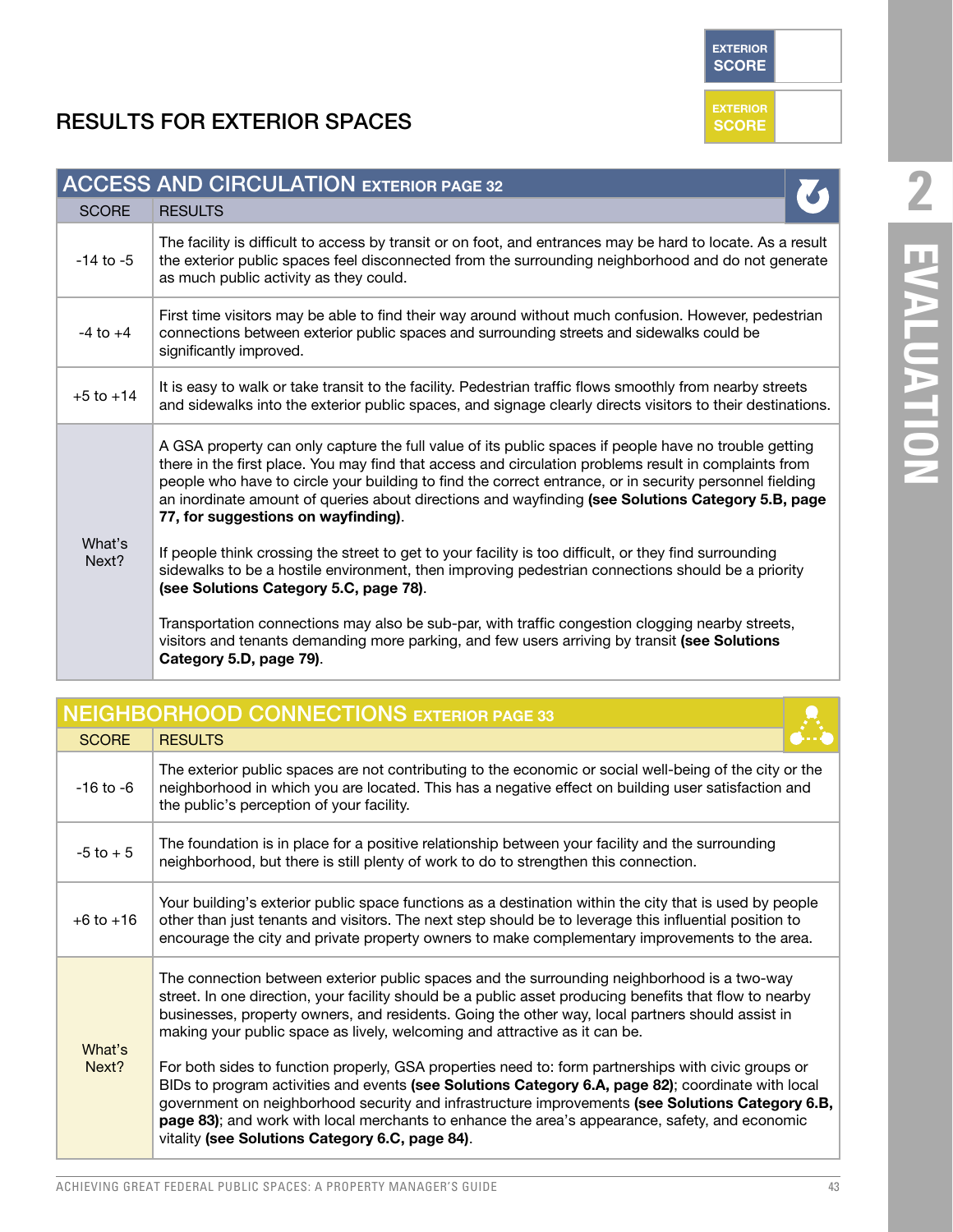#### RESULTS FOR INTERIOR SPACES



|                 | <b>DESIGN INTERIOR PAGE 35</b>                                                                                                                                                                                                                                                                                                                                                                                                                                                                                                                                                                                                                                                                                                                                                                                                           |  |
|-----------------|------------------------------------------------------------------------------------------------------------------------------------------------------------------------------------------------------------------------------------------------------------------------------------------------------------------------------------------------------------------------------------------------------------------------------------------------------------------------------------------------------------------------------------------------------------------------------------------------------------------------------------------------------------------------------------------------------------------------------------------------------------------------------------------------------------------------------------------|--|
| <b>SCORE</b>    | <b>RESULTS</b>                                                                                                                                                                                                                                                                                                                                                                                                                                                                                                                                                                                                                                                                                                                                                                                                                           |  |
| $-14$ to $-5$   | The interior public spaces lack basic amenities and generate little economic or social value. They do<br>not create a welcoming or comfortable atmosphere, so people move through as quickly as possible.                                                                                                                                                                                                                                                                                                                                                                                                                                                                                                                                                                                                                                |  |
| $-4$ to $+4$    | While some practical design elements are provided, there may not be enough or they may not be<br>arranged well. The space does not attract as much use as it should.                                                                                                                                                                                                                                                                                                                                                                                                                                                                                                                                                                                                                                                                     |  |
| $+5$ to $+14$   | Tenants are proud to bring visitors to the building. The interior public space is well-utilized by tenants<br>and visitors, serving as a "living room" where building users can spend time and socialize.                                                                                                                                                                                                                                                                                                                                                                                                                                                                                                                                                                                                                                |  |
| What's<br>Next? | A well-designed interior public space is a great asset, yielding increased revenue from retail activity<br>and higher user satisfaction—as opposed to merely incurring maintenance expenses. Several factors<br>go into achieving this level of performance.<br>If your facility lacks comfortable places to sit and wait for people, for instance, look into improving<br>amenities (see Solutions Category 2.A, page 56). Or certain areas may go unused because lighting<br>is less than optimal (see Solutions Category 2.C, page 58). It may be difficult to hold exhibits and<br>events because the infrastructure is not sufficient (see Solutions Category 2.D, page 59). There may<br>also be few reasons for people to use the space, in which case adding retail can spark activity (see<br>Solutions Category 2.E, page 60). |  |

**INTERIOR SCORE**

**INTERIOR SCORE**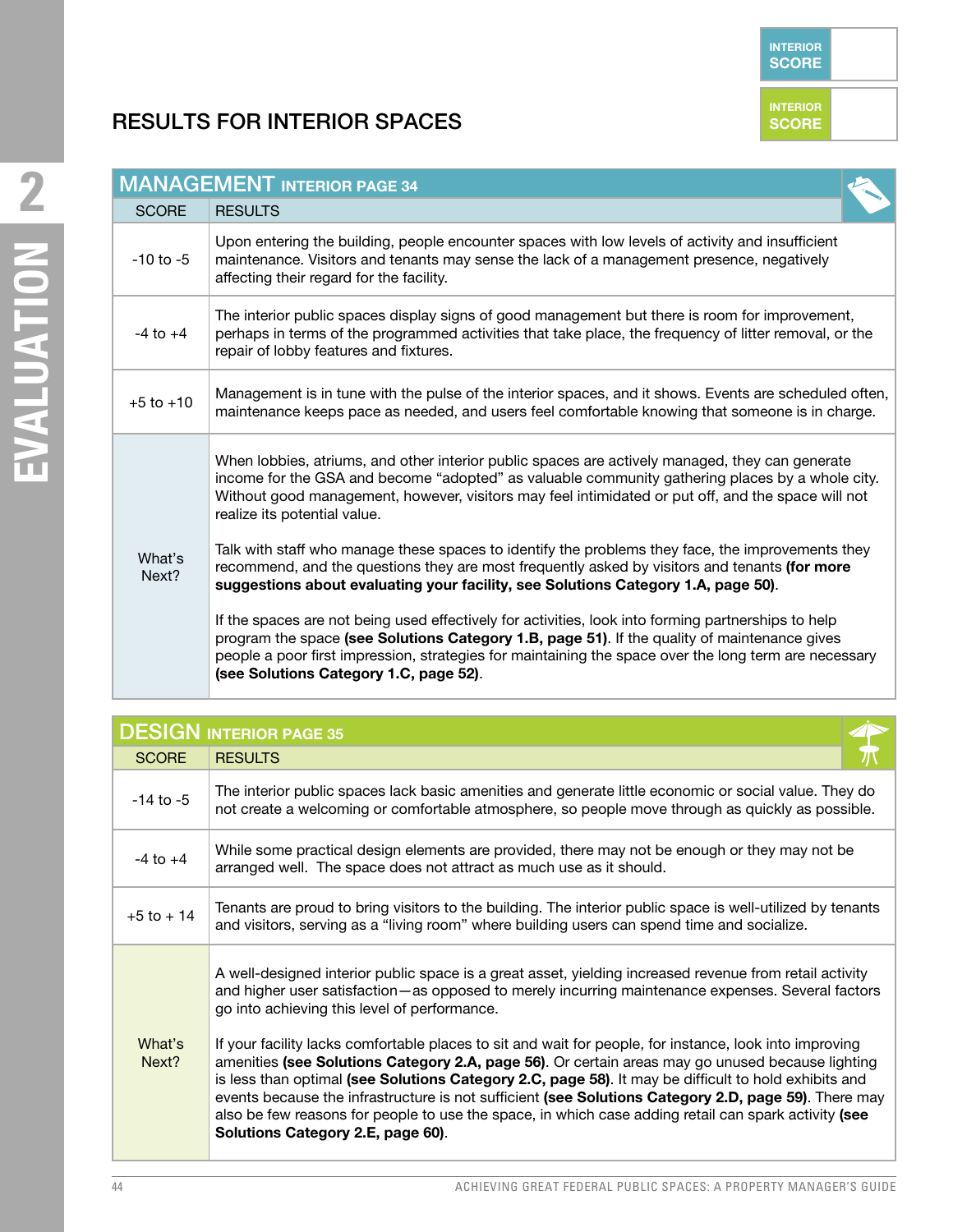### **RESULTS FOR INTERIOR SPACES**

|               | <b>SECURITY INTERIOR PAGE 36</b> |                                                                                                                                                                                                                                                                                                                                                                                                                                                                                                                                                                                                                                                                                                                                           |  |  |
|---------------|----------------------------------|-------------------------------------------------------------------------------------------------------------------------------------------------------------------------------------------------------------------------------------------------------------------------------------------------------------------------------------------------------------------------------------------------------------------------------------------------------------------------------------------------------------------------------------------------------------------------------------------------------------------------------------------------------------------------------------------------------------------------------------------|--|--|
|               | <b>SCORE</b>                     | <b>RESULTS</b>                                                                                                                                                                                                                                                                                                                                                                                                                                                                                                                                                                                                                                                                                                                            |  |  |
|               | $-22$ to $-8$                    | Tenants and visitors view security as a hindrance. The arrival and security sequence is inconsistent<br>or illogical, causing confusion and delays. Pre-screen areas are not comfortable for visitors, and<br>checkpoints function as obstacles without providing a welcoming presence.                                                                                                                                                                                                                                                                                                                                                                                                                                                   |  |  |
|               | $-7$ to $+7$                     | Visitors can navigate security without too much difficulty, but there is still a lot of room to improve the<br>experience.                                                                                                                                                                                                                                                                                                                                                                                                                                                                                                                                                                                                                |  |  |
| $+8$ to $+22$ |                                  | Security is effective and efficient, increasing people's sense of personal safety, security and well-<br>being. Visitors feel welcome in your facility and are comfortable coming there to transact business<br>with the federal government.                                                                                                                                                                                                                                                                                                                                                                                                                                                                                              |  |  |
|               | What's<br>Next?                  | There are two things to focus on when it comes to improving interior security—the pre-screen area<br>(see Solutions Category 3.B, page 65) and the screening process itself (Solutions Category 3.C,<br>page 66). Both probably need to be addressed if tenants in your facility regularly bypass security by<br>meeting clients outside the property altogether.<br>Other telltale signs that action is needed include queues that extend outside the building (especially<br>at peak times like during special events or after the lunch rush), visitors moving repeatedly back and<br>forth between desks and magnetometers, or visitors being constantly late for meetings with tenant<br>agencies on account of security procedures. |  |  |

|                 | <b>IMAGE AND AESTHETICS INTERIOR PAGE 37</b>                                                                                                                                                                                                                                                                                                                                                                                                                                                                                                                                                                                                                              |  |
|-----------------|---------------------------------------------------------------------------------------------------------------------------------------------------------------------------------------------------------------------------------------------------------------------------------------------------------------------------------------------------------------------------------------------------------------------------------------------------------------------------------------------------------------------------------------------------------------------------------------------------------------------------------------------------------------------------|--|
| <b>SCORE</b>    | <b>RESULTS</b>                                                                                                                                                                                                                                                                                                                                                                                                                                                                                                                                                                                                                                                            |  |
| $-24$ to $-9$   | Interior public spaces may be cluttered, disorderly, or visually unattractive, projecting a poor image of<br>tenant agencies and the federal government. Improving the aesthetics of these spaces should be an<br>immediate priority.                                                                                                                                                                                                                                                                                                                                                                                                                                     |  |
| $-8$ to $+8$    | Some aesthetic elements are working better than others. Recognize what is detracting from the image<br>of your interior public spaces and focus initial improvements on these areas.                                                                                                                                                                                                                                                                                                                                                                                                                                                                                      |  |
| $+9$ to $+24$   | The interior of your facility boosts the image of the federal government and may improve public<br>perception of the surrounding neighborhood and the city as a whole.                                                                                                                                                                                                                                                                                                                                                                                                                                                                                                    |  |
| What's<br>Next? | Optimizing the image and aesthetics of your interior public spaces is a multi-faceted challenge. Even<br>a facility that scores well in this regard can take further steps to become a showpiece for tenants,<br>GSA, and the federal government. If the lobby has no display about tenant agencies or the building<br>itself, for instance, then this information should be communicated clearly (see Solutions Category<br>4.A on page 70 for suggestions).<br>Clashing styles of materials, finishes, and amenities may also need to be remedied. For example,<br>public art or exhibits may not be well-installed, or prior aesthetic improvements may have been left |  |
|                 | incomplete due to budgetary issues (see Solutions Category 4.B, page 71). Another common<br>factor is the careless arrangement of items such as drop-boxes, ATMs, and furniture, which if left<br>uncoordinated may create an impression of unkempt physical clutter (see Solutions Category 4.C,<br>page 72).                                                                                                                                                                                                                                                                                                                                                            |  |

# **2** EVALUATION **EVALUATION**

**INTERIOR SCORE**

**INTERIOR**